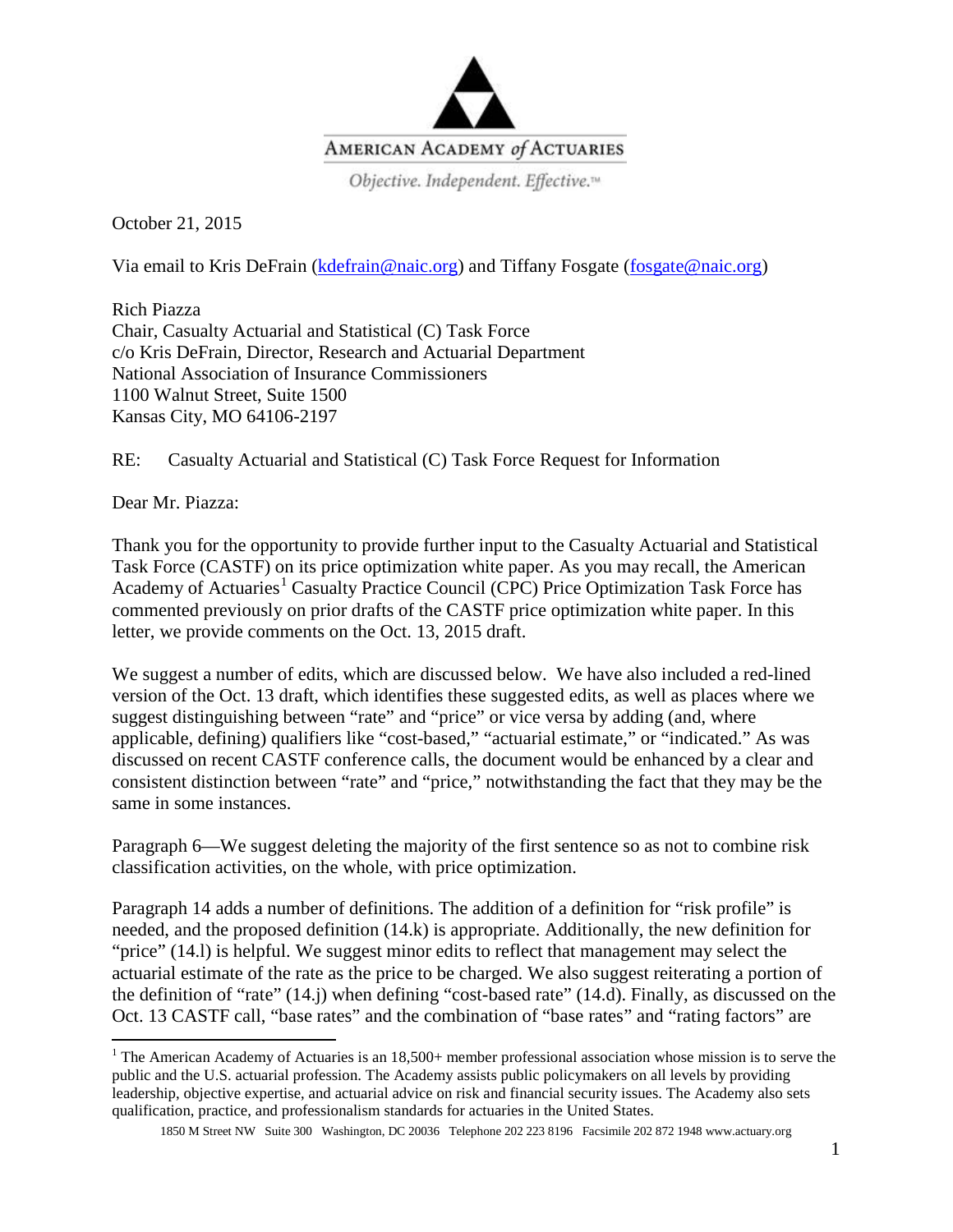both defined as "rates." Our suggested edits to the definition of "rate" (14.j) are intended to clarify this point.

Paragraph 38—Prior versions of the draft paper noted that some insurers contend that price optimization is allowed under current actuarial standards of practice. The current draft states that "[s]ome insurers contend that price optimization is not allowed …". As we noted in our July 2 comment letter with regard to the May 19 draft, the counterpoint to the statement that some insurers believe price optimization is allowed is that others disagree. As presently written, the counterpoint appears to be that there is no actuarial standard of practice (ASOP) specific to ratemaking. There are numerous ASOPs related to ratemaking, as is noted in Paragraph 45. In particular, there is an ASOP for risk classification, which is at the heart of the current debate.

Paragraph 47—We suggest adding "expected" before "insurance loss and expense costs" each time it appears in this paragraph. We also suggest adding a reference to actuarial standards of practice.

Paragraph 48—We recommend deleting the list of potentially prohibited practices. The leading sentence is resolute and clearer without the list.

Paragraph 49—We have added reference to "rating cell" to be consistent with the language in the proposed bulletin (Appendix B).

Appendix D is identified in paragraph 50.c as "a standardized filing form to identify the use of price optimization in selected rates or rate factors." Although the questions in Section C, specifically C.2 and C.3, are indicative of price optimization, Section B, as written, captures more than the use of price optimization. Section B could be answered in the affirmative anytime non-insurance data is considered, for example Department of Motor Vehicle studies or engineering reports. We suggest that a narrative form of response to questions like those contained in Appendix E will result in a better understanding of the rate and price development process and selections.

The Academy's Price Optimization Task Force appreciates this opportunity to provide comments to the CASTF. We hope these observations and suggestions are helpful, and we welcome further discussion. If you have any questions about our comments, please contact Lauren Pachman, the Academy's casualty policy analyst, at [pachman@actuary.org](mailto:pachman@actuary.org) or 202-223-8196.

Sincerely,

Mike Angelina, MAAA, ACAS Chairperson, Price Optimization Task Force

Shawna Ackerman, MAAA, FCAS Vice President, Casualty Practice Council American Academy of Actuaries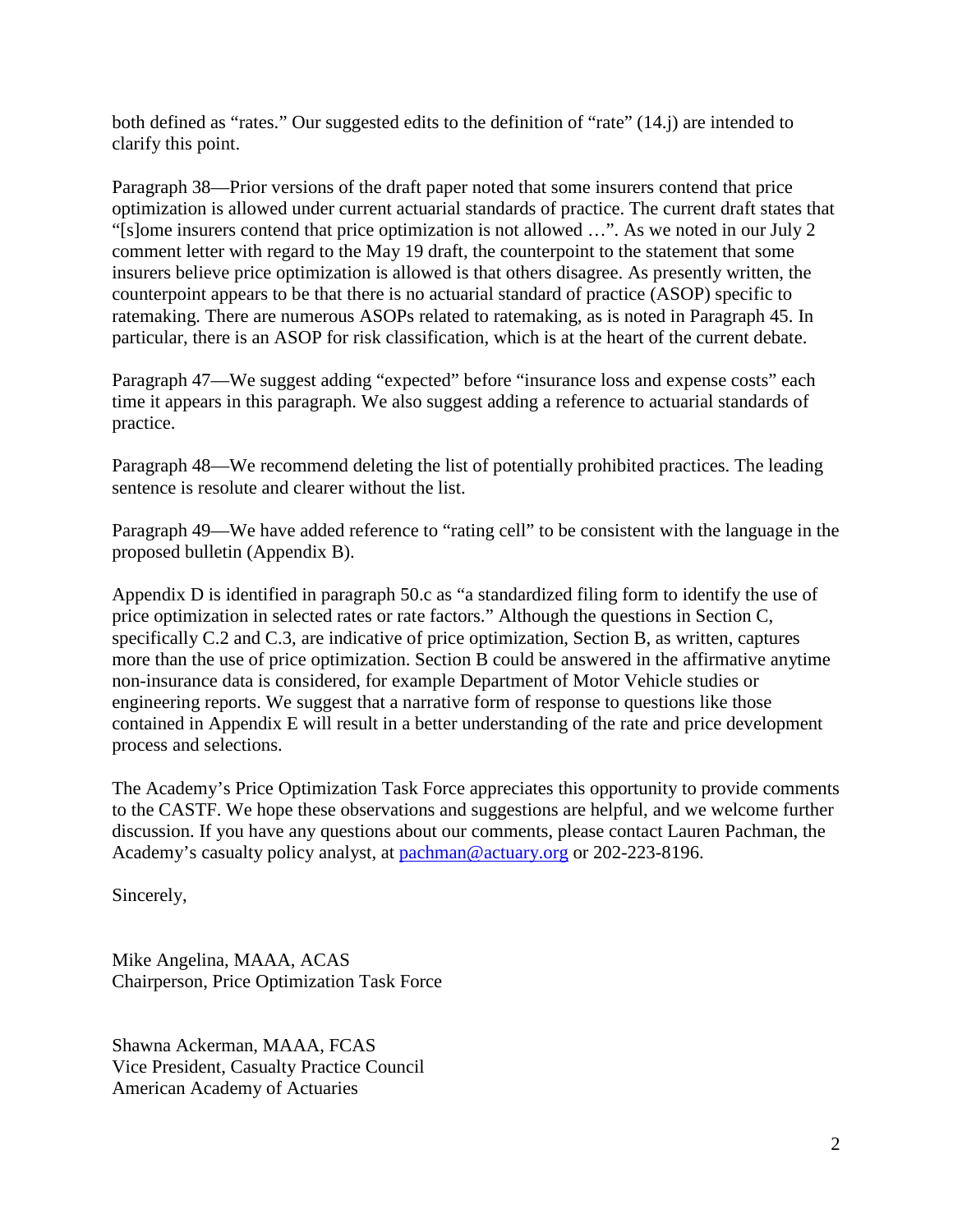## **Casualty Actuarial and Statistical (C) Task Force**

## **Price Optimization White Paper**

#### I. Scope

- 1. In this paper, the Casualty Actuarial and Statistical (C) Task Force provides background research on price optimization, identifies potential benefits and drawbacks to the use of price optimization, and presents options for state regulatory responses regarding the use of price optimization in ratemaking. The Task Force is not expressing an opinion on the policy decisions that have been or may be made by each state concerning rating practices that may incorporate price optimization.
- 2. The primary focus of the paper is on personal lines ratemaking. Some of the concepts and principles may have application to other lines of business.
- 3. Though price optimization could be used in risk selection, marketing, or other insurer operations, these issues are not addressed in this paper. These issues may be addressed as "next steps" by the NAIC.

## II. Introduction

- 4. Ratemaking is the process of establishing rates used in insurance or other risk transfer mechanisms. This process may involve a number of considerations, including estimates of future claims costs and expenses, profit and contingencies, marketing goals, competition, and legal restrictions. Actuaries play a key role in the ratemaking process and are generally responsible for determining the estimated costs of risk transfer. The advent of more sophisticated data mining tools and modeling techniques have allowed the use of more objective and detailed quantitative information for aspects of the rate-setting process for which actuaries have traditionally relied on judgment or anecdotal evidence.
- 5. Making adjustments to actuarially indicated rates is not a new concept; it has often been described as "judgment." Insurers often considered how close they could get to the indicated need for premium without negatively affecting policyholder retention and how a given rate would affect the insurer's premium volume and expense ratio. Before the introduction of data-driven quantitative techniques, the answers to these questions were largely subjective. Historically, when judgment was applied, the changes were made on a broad level (e.g., an entire rating territory).
- 6. In recent years, some insurer rating plans have begun to address risk at a more granular level. T through a process or technique referred to by many as "price optimization," insurers have started using big data (data mining of insurance and non-insurance databases of personal consumer information where permitted by law), advanced statistical modeling or both to select rates-prices that differ from indicated rates at a very detailed or granular level. Formalized and mechanized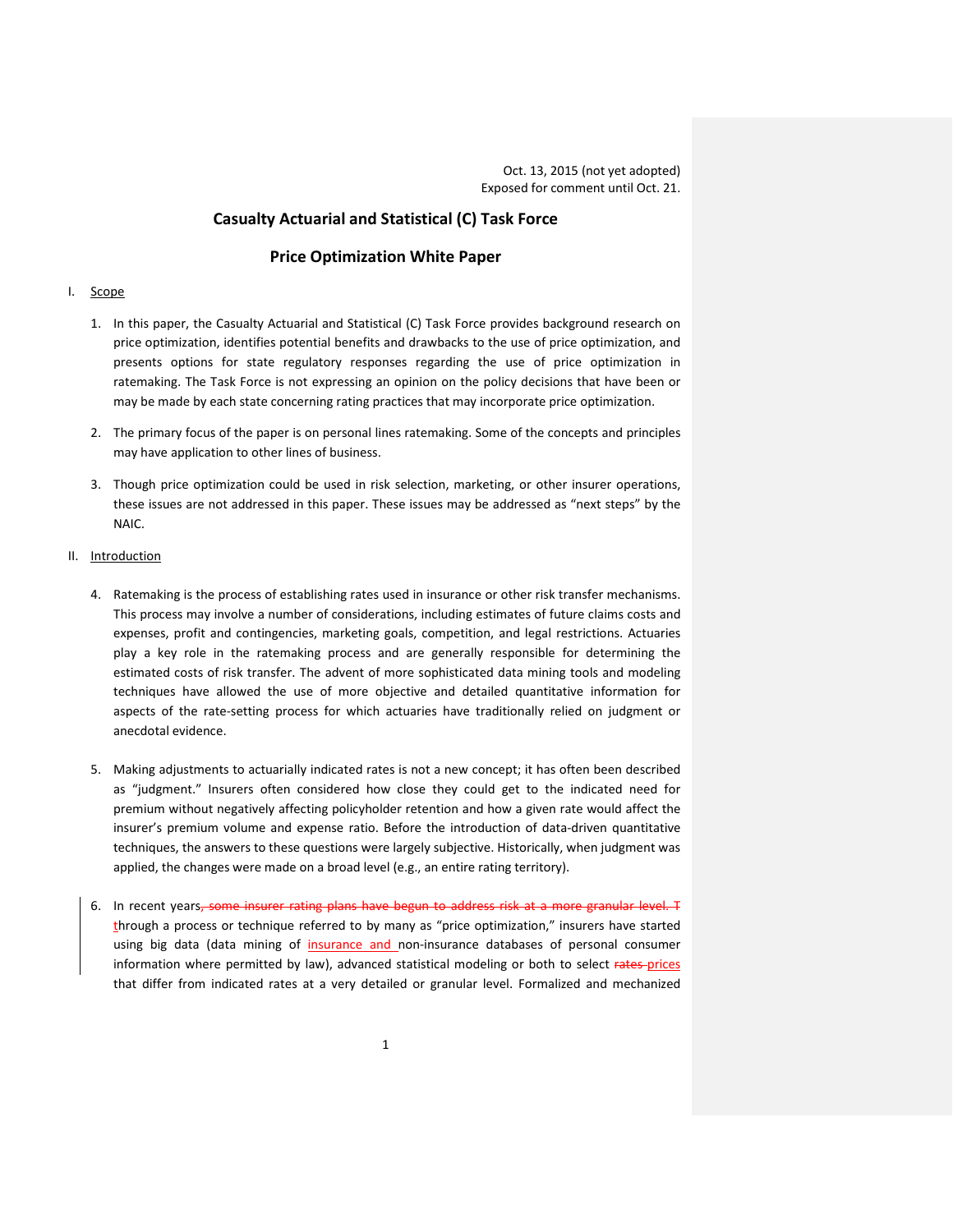adjustments can be made to indicated rates for many risk classifications and, ultimately, perhaps even for individual insureds.

- 7. According to the Casualty Actuarial Society (CAS), until recently, companies had limited ability to quantitatively reflect individual consumer demand in pricing.<sup>[1](#page-3-0)</sup> By measuring and using price elasticity of demand, an insurer can "optimize" prices to charge the greatest price without causing the consumer to switch to another insurer. It is this use of elasticity of demand that has led to criticisms that price optimization penalizes customers.
- 8. Critics object to insurers' use of price optimization when it results in unfairly discriminatory rates. Price optimization may use external, non-insurance databases to gather personal consumer information or detailed information about competitors' pricing to model consumer demand and predict the response of consumers to price changes. Some critics argue that price optimization has been developed to increase insurers' profits by raising premiums on individuals who are less likely to shop around for a better price and many of these people are low-income consumers. The Consumer Federation of America (CFA) asserts that price optimization introduces a systematic component to rate setting unrelated to expected losses or expenses. The CFA has called price optimization unfairly discriminatory, claiming that it can result in drivers with the same risk profile being charged different rates.<sup>[2](#page-3-1)</sup>
- 9. Regulators accept some deviations from indicated rates and rating factors, but are concerned that the use of sophisticated methods of price optimization could deviate from traditional ratemaking, extending beyond acceptable levels of adjustment to cost-based rates and could result in prices that vary unfairly by policyholder. Regulators in each state determine the acceptable level of adjustment allowable based on state law and regulatory judgment.
- 10. In late 2013, the NAIC's Auto Insurance (C/D) Study Group (Study Group) began to study the use of price optimization in auto insurance. Because the topic of price optimization goes beyond auto insurance and requires a great deal of actuarial or statistical expertise, the Study Group asked the Task Force to perform any additional research necessary on the use of price optimization, including studying regulatory implications, and respond to the Study Group with a report or white paper documenting the relevant issues.
- III. Background: State Rating Law, Actuarial Principles and Definitions
	- 11. The basis for all rate regulation is established by the state law—both statutory and case law. State authority is derived from the inclusion in almost all states' laws that personal lines insurance "rates

 $^{1}$  Casualty Actuarial Society Committee on Ratemaking Price Optimization Working Party

<span id="page-3-1"></span><span id="page-3-0"></span><sup>2</sup> Consumer Federation of America, 2014. "Insurance Commissioners Should Bar Industry Practice of Raising Rates on Customers Based on Shopping Habits," accessed at *[http://consumerfed.org/news/766-insurance-commissioners-should-bar-industry-practice-of-raising-rates-on](http://consumerfed.org/news/766-insurance-commissioners-should-bar-industry-practice-of-raising-rates-on-customers-based-on-shopping-habits)[customers-based-on-shopping-habits](http://consumerfed.org/news/766-insurance-commissioners-should-bar-industry-practice-of-raising-rates-on-customers-based-on-shopping-habits)*.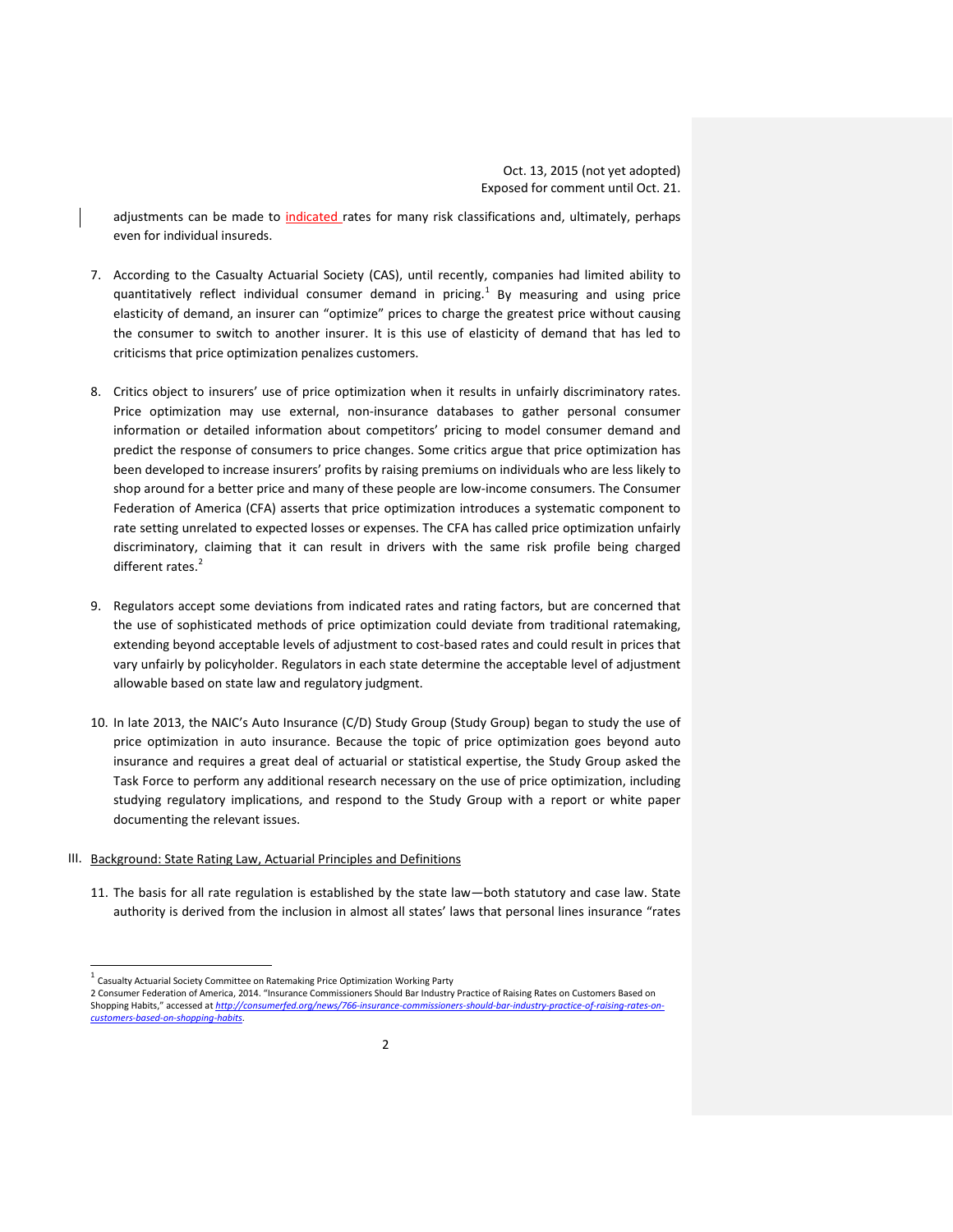shall not be inadequate, excessive, or unfairly discriminatory."<sup>[3](#page-4-0)</sup> The NAIC has three model law guidelines related to rate regulation: "Property and Casualty Model Rating Law (File and Use Version)" Guideline 1775;<sup>[4](#page-4-1)</sup> "Property and Casualty Model Rate and Policy Form Law Guideline 1776);<sup>[5](#page-4-2)</sup> and "Property and Casualty Model Rating Law (Prior Approval Version) Guideline 1780.<sup>[6](#page-4-3)</sup>

12. In Guidelines 1775 and 1776, the description of "unfairly discriminatory rates" is as follows:

"Section 5. Rate Standards

…

Rates shall be made in accordance with the following provisions:

A. Rates shall not be excessive, inadequate, or unfairly discriminatory.

(3) Unfairly Discriminatory Rates. Unfair discrimination exists if, after allowing for practical limitations, price differentials fail to reflect equitably the differences in expected losses and expenses. ..."<sup>[7](#page-4-4)</sup>

In Guideline 17[8](#page-4-5)0<sup>8</sup> a description of "unfairly discriminatory rates" is suggested to be adopted in regulation but does not provide wording for the description.

- 13. The actuarial profession utilizes ratemaking principles. The following are the four principles in the Casualty Actuarial Society's (CAS) "Statement of Principles Regarding Property and Casualty Insurance Ratemaking:"
	- a. Principle 1: A rate is an estimate of the expected value of future costs.
	- b. Principle 2: A rate provides for all costs associated with the transfer of risk.
	- c. Principle 3: A rate provides for the costs associated with an individual risk transfer.
	- d. Principle 4: A rate is reasonable and not excessive, inadequate or unfairly discriminatory if it is an actuarially sound estimate of the expected value of all future costs associated with an individual risk transfer.<sup>[9](#page-4-6)</sup>

14. The following terms are used in this paper:

 <sup>3</sup> Illinois law only contains that requirement for workers' compensation and medical professional liability. Kentucky statute § 304.13-031 includes the requirement only when the market is not competitive.

<sup>4</sup> NAIC model law Guideline 1775; NAIC Model Regulation Service – January 2010.

<sup>5</sup> NAIC model law Guideline 1776; NAIC Model Regulation Service – October 2010.

<span id="page-4-0"></span><sup>6</sup> NAIC model law Guideline 1780; NAIC Model Regulation Service – October 2010.

<span id="page-4-2"></span><span id="page-4-1"></span><sup>7</sup> NAIC Guideline 1775: Property and Casualty Model Rating Law (File and Use Version), Model Regulation Service—January 2010 NAIC Guideline 1776: Property and Casualty Model Rate and Policy Form Law Guideline, Model Regulation Service—October 2010. 8 NAIC model law guideline "Property and Casualty Model Rating Law (Prior Approval Version) Guideline 1780, Model Regulation Service— October 2010

<span id="page-4-6"></span><span id="page-4-5"></span><span id="page-4-4"></span><span id="page-4-3"></span><sup>9.</sup>Casualty Actuarial Society, 1988. *Statement of Principles Regarding Property and Casualty Insurance Ratemaking*, accessed at *[www.casact.org/professionalism/standards/princip/sppcrate.pdf](http://www.casact.org/professionalism/standards/princip/sppcrate.pdf)*.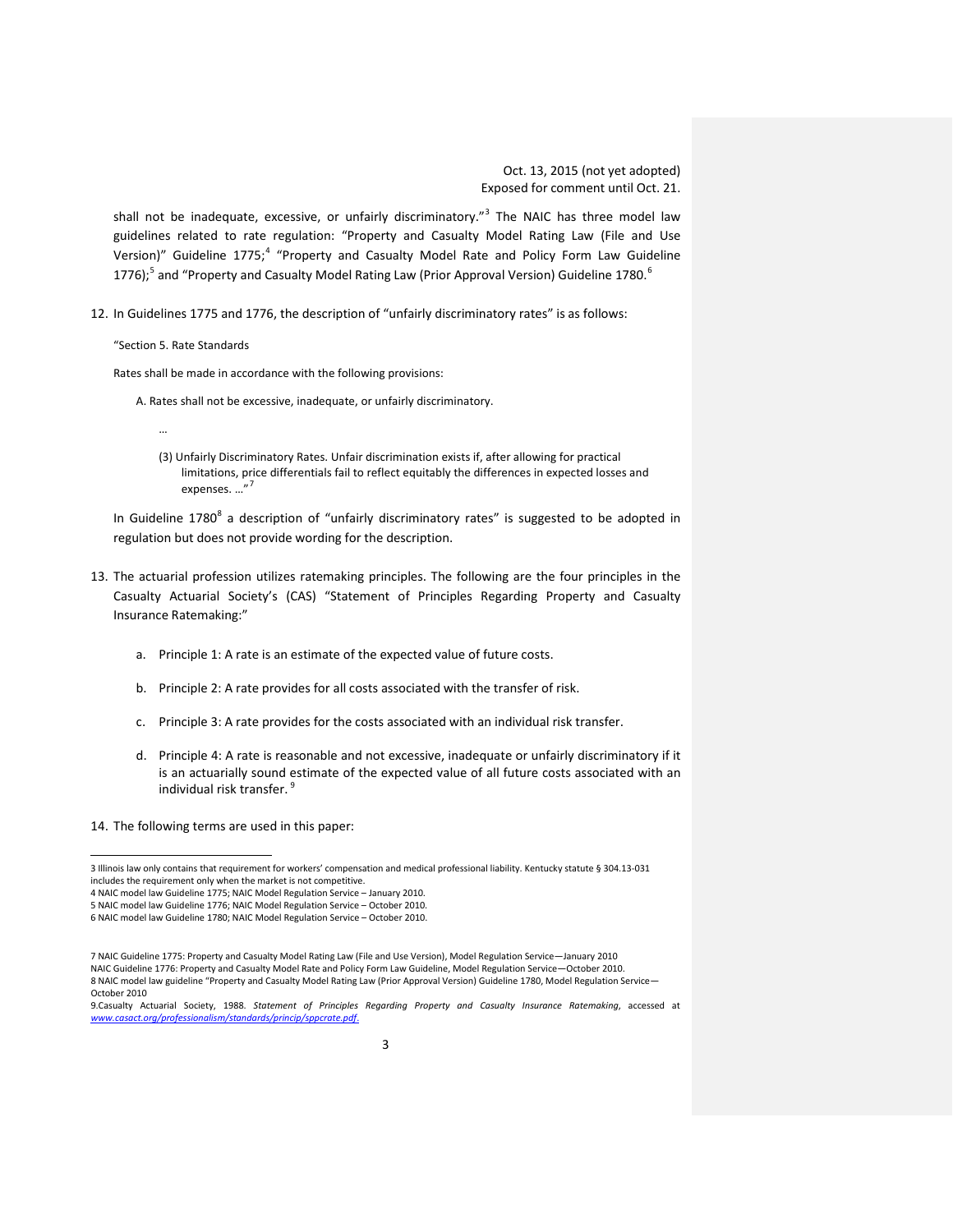- a. The process of using sophisticated tools and models to quantify business considerations such as marketing goals, profitability or policyholder retention is referred to as "price optimization" in this paper. The objective of price optimization analysis is to maximize or minimize a metric across a book of business.
- b. "Actuarial judgment" is used in many of the actuarial methodologies in the rate-setting process (e.g., selection of loss development factors, trends, etc.). Actuarial Standard of Practice (ASOP) No. 1, *Introductory Actuarial Standard of Practice,* states that "the ASOPs frequently call upon actuaries to apply both training and experience to their professional assignments, recognizing that reasonable differences may arise when actuaries project the effect of uncertain events."<sup>[10](#page-5-0)</sup> According to the CAS, "[i]nformed actuarial judgments can be used effectively in ratemaking."<sup>[11](#page-5-1)</sup> Judgments are made throughout the ratemaking (as well as risk classification) process, including assumptions on the inputs as well as assessing the accuracy of the results. Price optimization is a tool and does not replace actuarial judgment in ratemaking; actuarial judgment remains a separate and distinct exercise that is fully consistent with and permitted by sound actuarial standards.
- c. "Ratemaking" is "the process of establishing rates used in insurance or other risk transfer mechanisms. This process involves a number of considerations, including marketing goals, competition and legal restrictions, to the extent they affect the estimation of future costs associated with the transfer of risk."<sup>[12](#page-5-2)</sup> Basic elements that go into the risk transfer estimate include claim and claim handling expense, underwriting expenses, policy acquisition, and a reasonable profit.
- d. A "cost-based" rate is an estimate of all future costs associated with an individual risk transfer and is developed from and consistent with the expected claims, claim handling expense, underwriting expenses, policy acquisition expense, a reasonable profit, investment income and other risk transfer costs.
- e. The "actuarial indication" is also referred to as a "cost-based indication" and is an actuarially sound estimate of the cost to transfer covered risk from a policyholder to the insurer. These estimates are based on the data at hand, the analytical techniques used, and actuarial judgment about the underlying cost drivers. There can be a variety of reasons why the actuarial indication could have limitations, such as low volume of data/credibility or a problem with data quality or biases in the analytical technique(s) used. Additionally, there could be changes that are not fully reflected in the data, such as internal company changes or changes in the external environment. The actuarial indication excludes adjustments that are not in accordance with actuarial principles.
- f. "Price elasticity of demand" (commonly known as just "price elasticity") measures the rate of response of quantity demanded due to a price change. Price elasticity "is used to see how sensitive the demand for a good is to a price change. The higher the price elasticity, the more sensitive consumers are to price changes. A very high price elasticity suggests that

 10. Actuarial Standards Board, 2013. Actuarial Standard of Practice No. 1, *Introductory Actuarial Standard of Practice*. 11 Casualty Actuarial Society, 1988. *Statement of Principles Regarding Property and Casualty Insurance Ratemaking*, accessed at *[www.casact.org/professionalism/standards/princip/sppcrate.pdf](http://www.casact.org/professionalism/standards/princip/sppcrate.pdf)*.

<span id="page-5-2"></span><span id="page-5-1"></span><span id="page-5-0"></span><sup>12.</sup> Casualty Actuarial Society, 1988. *Statement of Principles Regarding Property and Casualty Insurance Ratemaking*.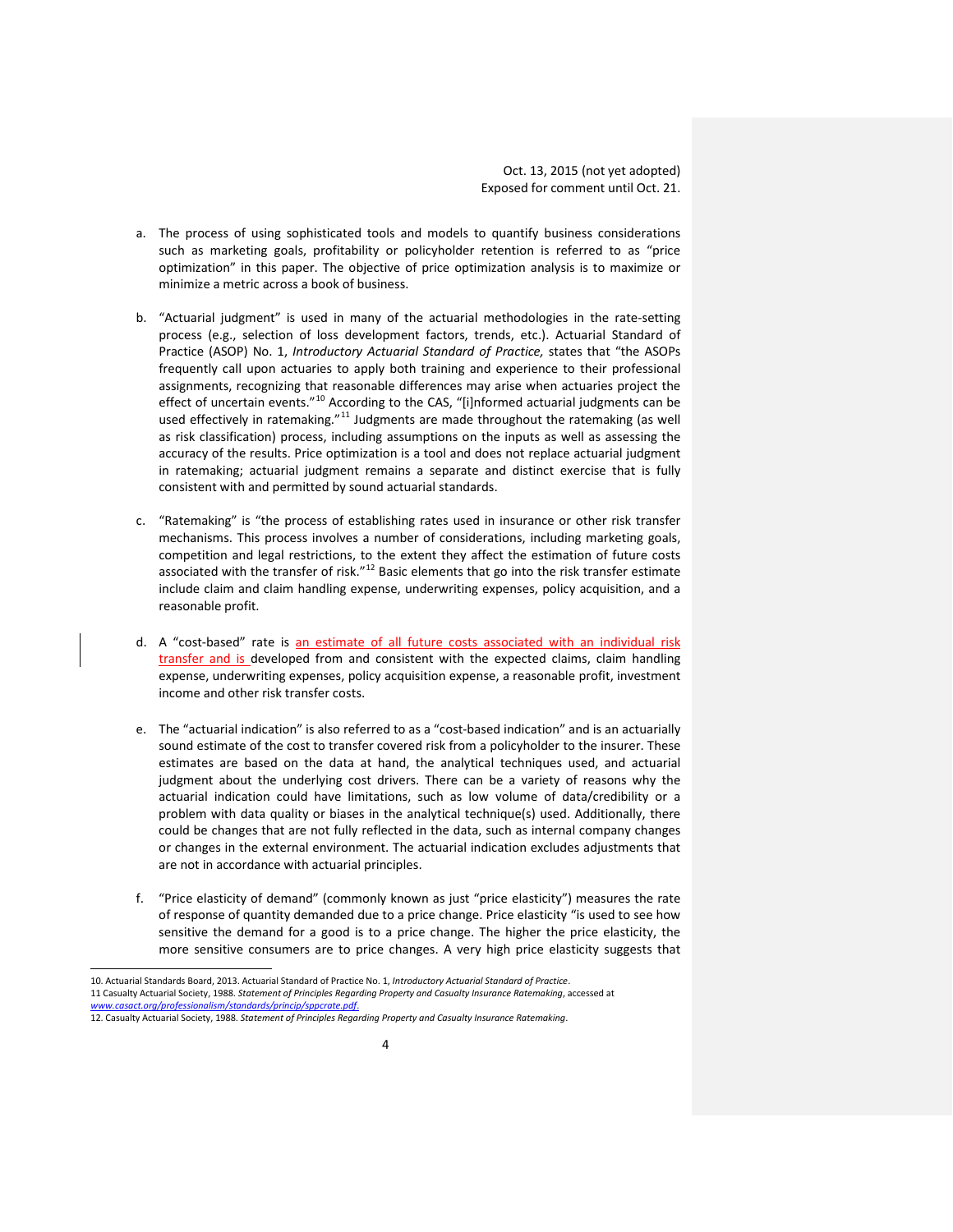when the price of a good goes up, consumers will buy a great deal less of it, and when the price of that good goes down, consumers will buy a great deal more. A very low price elasticity implies just the opposite, that changes in price have little influence on demand."<sup>[13](#page-6-0)</sup>

- g. A "rating plan" in the context of this paper is a structure of elements used to determine the premium to be charged a specific risk. The elements include a set of rules, risk classifications and sub-classifications, factors, discounts, surcharges and fees applied to a base rate that determines the price to be charged a consumer to transfer risk to the insurer. Generally, a "rating plan" is embodied in a document called a rating manual.<sup>[14](#page-6-1)</sup>
- h. "Rating variables" (or "rating classes") are those explicitly stated in the insurer's rating plan and necessary to calculate the premium to be charged. Items such as loss development, trend, or price elasticity would not be considered a rating variable unless these items are part of a filed rating plan. A "rating variable" includes consideration of tier placement within a company (but not across companies; underwriting determines the acceptability of a risk to a company) and insurance scores of all types.
- i. A "rating factor" is the numerical value assigned to a rating variable for premium calculation purposes.
- j. The "rate" is defined as an estimate of all future costs associated with an individual risk transfer. A "rate" may consist of aA base value used as the starting point for the calculation of a premium and the combination of the base value with other rating factors that adjust the base rate are both considered to be "rates."in the calculation of a final premium.
- k. A "risk profile" is the set of characteristics set forth in the insurer's rating plan required to calculate the premium to be charged for the purpose of transferring the individual's risk to the insurer. Two individuals with the same risk profile have the same risk, loss and expense expectations.
- l. The "price" or "premium" charged a consumer is may be the result of management decisions after taking into account other considerations such as underwriting, marketing, competition, law and claims, in addition to the actuarial estimate of the "rate." The price (or premium) charged is calculated by taking the individual's risk profile and applying the final rates and rules contained in the insurer's rating plan to the set of characteristics relevant to the insured individual.
- m. The purpose of "capping" or "transition" rules is to provide stability to the insurer's book of business when large premium changes are possible. A premium or rate "capping" rule is a widely used practice where the change in premium from the current premium to the renewing premium (increase or decrease) is reduced. "Capping" impacts the premium change at renewal on a policy-by-policy basis and is generally temporary (e.g., the full approved premium will be charged after no more than three renewal cycles). "Capping" usually occurs when large policy premium changes (up or down) are caused by significant

 <sup>13.</sup> Moffatt, M. Economics expert, Economics.about.com.

<sup>14.</sup> Paraphrased from the Casualty Actuarial Society's Foundations of Casualty Actuarial Science.

<span id="page-6-1"></span><span id="page-6-0"></span><sup>15.</sup> www.businessdictionary.com/definition/optimization.html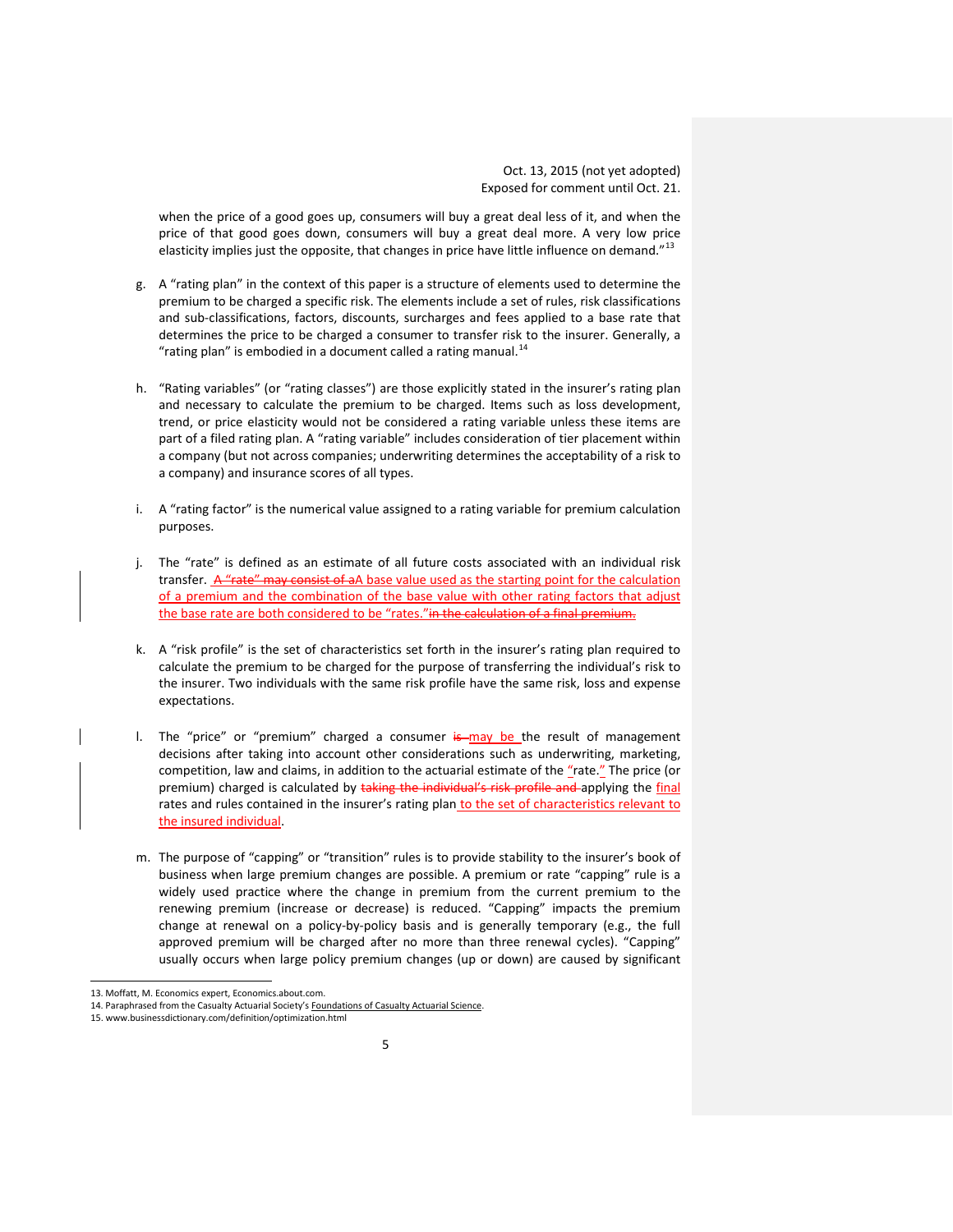changes to the insurer's base rates or its rating factors. "Transition" rules are effectively the same as capping rules which can occur when overhauling a company's rating plan or when merging books of business with different rating plans.

### IV. Price Optimization Background

 $\overline{a}$ 

- 15. There is no single or widely accepted definition of price optimization. In economics, optimization is "(f)inding an alternative with the most cost-effective or highest achievable performance under the given constraints, by maximizing desired factors and minimizing undesired ones."[15](#page-7-0)
- 16. Definitions or descriptions of price optimization as used in insurance, offered by various stakeholders, include the following:
	- a. The CAS defines price optimization as "the supplementation of traditional actuarial loss cost models to include quantitative customer demand models for use in determining customer prices. The end result is a set of proposed adjustments to the cost models by customer segment for actuarial risk classes."[16](#page-7-1)
	- b. The American Academy of Actuaries' (Academy) Price Optimization Task Force defines price optimization as "a sophisticated technique based on predictive modeling results and business objectives and constraints that are intended to assist insurance companies in setting prices. It is an additional component of the pricing process in which the business manager goes from cost-based rates to final prices by integrating expected costs with expected consumer demand behavior, subject to target business objective(s). The target business objective(s) may be to improve profit, increase volume, increase or maintain retention, or some combination thereof. These targeted business objectives represent the insurer's pricing strategy. Price optimization is a technique used to achieve that pricing strategy. $^{\prime\prime}$ <sup>[17](#page-7-2)</sup>
	- c. Towers Watson defines price optimization as "a systematic process for suggesting adjustments to theoretical cost-based prices that better achieve business objectives, subject to known constraints."<sup>[18](#page-7-3)</sup>
	- d. Earnix defines price optimization as a "systematic and statistical technique to help an insurer determine a rating plan that better fits the competitive environment, within actuarial and regulatory standards." Earnix adds that price optimization helps inform an

<span id="page-7-3"></span><span id="page-7-2"></span><span id="page-7-1"></span><span id="page-7-0"></span><sup>16.</sup> Casualty Actuarial Society Committee on Ratemaking Price Optimization Working Party, 2014. "Price Optimization Overview."<br><sup>17</sup> American Academy of Actuaries, April 15, 2015, Letter to Richard Piazza, accessed at *[http://actuary.org/files/Price\\_Optimization\\_TF\\_Response\\_to\\_NAIC\\_PO\\_White\\_Paper\\_Exposure\\_4.15.15.pdf](http://actuary.org/files/Price_Optimization_TF_Response_to_NAIC_PO_White_Paper_Exposure_4.15.15.pdf)*. 18. Towers Watson, Nov. 3, 2014. Letter to Joseph G. Murphy, accessed at *[www.naic.org/documents/committees\\_c\\_d\\_auto\\_insurance\\_study\\_group\\_related\\_141103\\_towers\\_watson.pdf](http://www.naic.org/documents/committees_c_d_auto_insurance_study_group_related_141103_towers_watson.pdf)*. **Formatted:** Font: 8 pt **Formatted:** Font: Italic **Formatted:** Font: 8 pt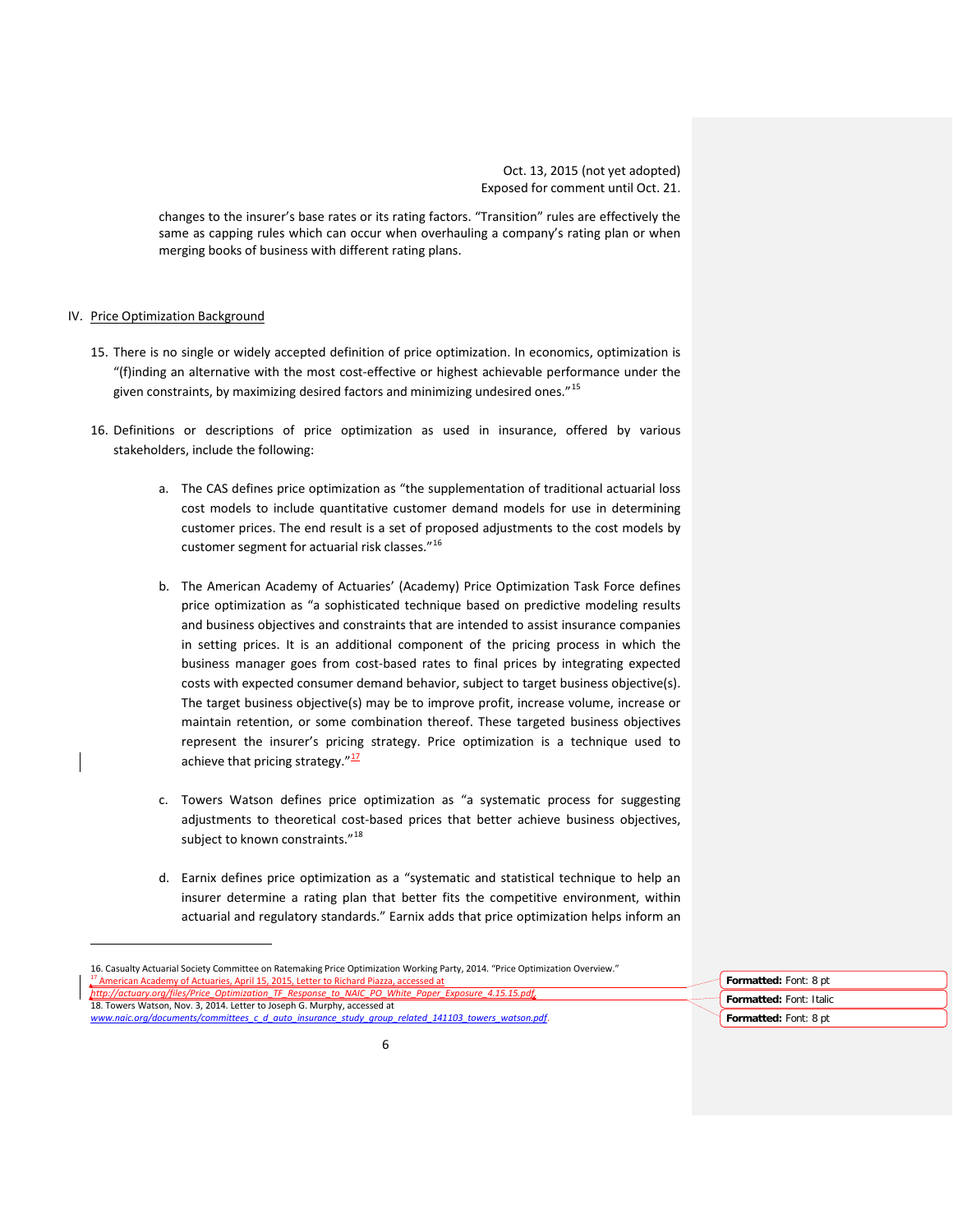insurer's judgment when setting rates by producing suggested competitive adjustments that balance and help the insurer achieve certain business goals, including loss ratios, customer retention and new business. $19$  Earnix describes price optimization as an application of prescriptive analytics as opposed to predictive analytics. Prescriptive analytics use predictive models and business goals as inputs to recommend decisions to achieve the optimal results.

- e. The Ohio Department of Insurance (DOI) describes price optimization as varying premiums based upon factors that are unrelated to risk of loss in order to charge each insured the highest price that the market will bear.<sup>[20](#page-8-1)</sup>
- f. The Consumer Federation of America (CFA) describes price optimization as a practice where premiums are set based on the maximum amount a consumer is willing to pay, rather than the traditionally accepted methods of calculating premiums based on projected costs, such as claims, overhead and profit.<sup>[21](#page-8-2)</sup>
- 17. Many regulators have noted that price optimization is a complex process based on predictive modeling intended to assist insurance companies in setting prices. It is an additional component of the pricing process in which the insurer transitions from actuarial indicated rates to the selected rates charged individual risks.
- 18. According to Earnix, $2^2$  price optimization utilizes a variety of applied mathematical techniques (linear, nonlinear, integer programming) in the ratemaking process to analyze more granular data.
- 19. There are several different types of price optimization, and price optimization can be performed at different levels of aggregation. According to Towers Watson, $^{23}$  $^{23}$  $^{23}$  there are three main types of optimization used in ratemaking:
	- a. Ratebook Optimization using mathematical algorithms informed by cost and demand models to adjust factors in an existing structure.
	- b. Individual Price Optimization a non-parametric rate engine that builds a price based on the cost and demand for the product.

<sup>19.</sup> Earnix. "Introduction to Price Optimization," accessed at www.naic.org/documents/committees c catf related price

www.naic.org/documents/comi 20. Ohio DOI, Bulletin 2015-01.

<sup>21.</sup> Consumer Federation of America, 2013. Letter to state insurance commissioners.

<span id="page-8-0"></span><sup>22.</sup> Earnix Ltd. provides integrated pricing and customer analytics software that allows financial services companies to predict customer risk and demand and its impact on business performance. Its software platform allows insurance companies to harness customer data and optimize business performance across auto, home, commercial and other product lines

<sup>(</sup>*www.bloomberg.com/research/stocks/private/snapshot.asp?privcapId=1745902*).

<span id="page-8-4"></span><span id="page-8-3"></span><span id="page-8-2"></span><span id="page-8-1"></span><sup>23.</sup> Towers Watson & Company manages employee benefit programs; develops attraction, retention and reward strategies; advises pension plan sponsors on investment strategies; provides strategic and financial advice to insurance and financial services companies; and offers actuarial consulting (*www.bloomberg.com/profiles/companies/TW:US-towers-watson-&-co*).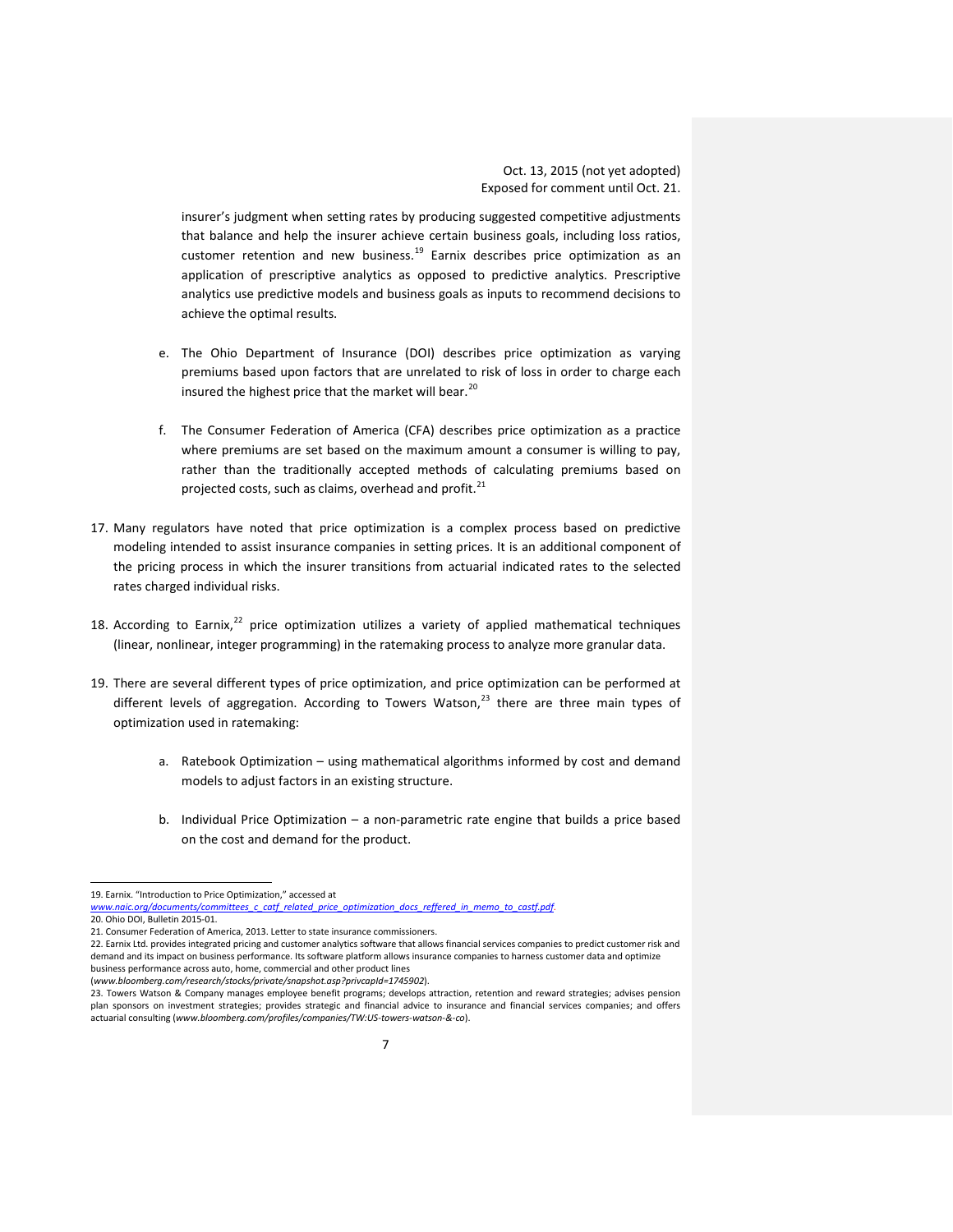- c. Hybrid Optimization create a new rate factor based on the demand model that overlays the cost-based rate algorithm.<sup>[24](#page-9-0)</sup>
- 20. With ratebook optimization, the model proposes alternative selections of rating factors in the existing rating plan to achieve an insurer's business goals. These models generally determine selections at the classification level to optimize the insurer's program. According to the CAS, insurers engaging in the ratebook form of price optimization will not charge different premiums to consumers with the same risk profile. The CAS says there is no mechanism in the insurers' rating plans to charge different premiums to consumers with the same risk profile.
- 21. With individual price optimization, prices are determined at the individual policy level based on cost and demand. This type of price optimization is believed to be more common with retail or personal service companies in the U.S. and in insurance pricing in other countries.
- 22. With hybrid optimization, an additional factor is added to an insurer's existing rating plan to incorporate other aspects from a demand model such as expected retention, profitability, rate of transition from the current premium towards the proposed premium, premium volume or expense. The new rating factor would be designed to modify the existing rating plan to achieve an insurer's business goals; the rating factor may or may not be correlated with expected costs.
- 23. Some distinguish between "constrained" versus "unconstrained" optimization. Generally, constrained optimization refers to an insurer setting maximum and minimum limits on the model's output. For example, in price optimization, a price could be constrained by the current price and the fully loss-based indicated price. Unconstrained optimization has no such limits.
- 24. Vendors, such as Towers Watson and Earnix, have developed commercially available software for carriers that perform price optimization. The use of the software can vary from insurer to insurer, as each insurer may specify its own objectives and constraints. According to Towers Watson, its software provides: 1) an environment for a carrier to integrate its own models (e.g., loss cost models, expense assumptions, policyholder demand models) on customer data; and 2) mathematical algorithms that search the universe of rating structure parameters (i.e., relativities) to identify the set(s) that most closely meet the carrier's corporate objectives, subject to its constraints. Thus, each optimization exercise is unique to the insurer and relies on the insurer's data, assumptions, input models, targets and constraints. Some insurers develop their own price optimization software.
- 25. In the traditional rate-setting process, actuaries determine expected losses, expenses and profit loading; adjustments may be made to reflect business considerations such as marketing/sales, underwriting and competitive conditions. Depending on the situation, regulators may permit insurers to reflect judgment and the competitive environment in rates (e.g. to reflect differences

<span id="page-9-0"></span> <sup>24.</sup> Guven, S., 2015. FCAS, MAAA, Towers Watson & Company. Presentation, Casualty Actuarial Society's RPM Seminar.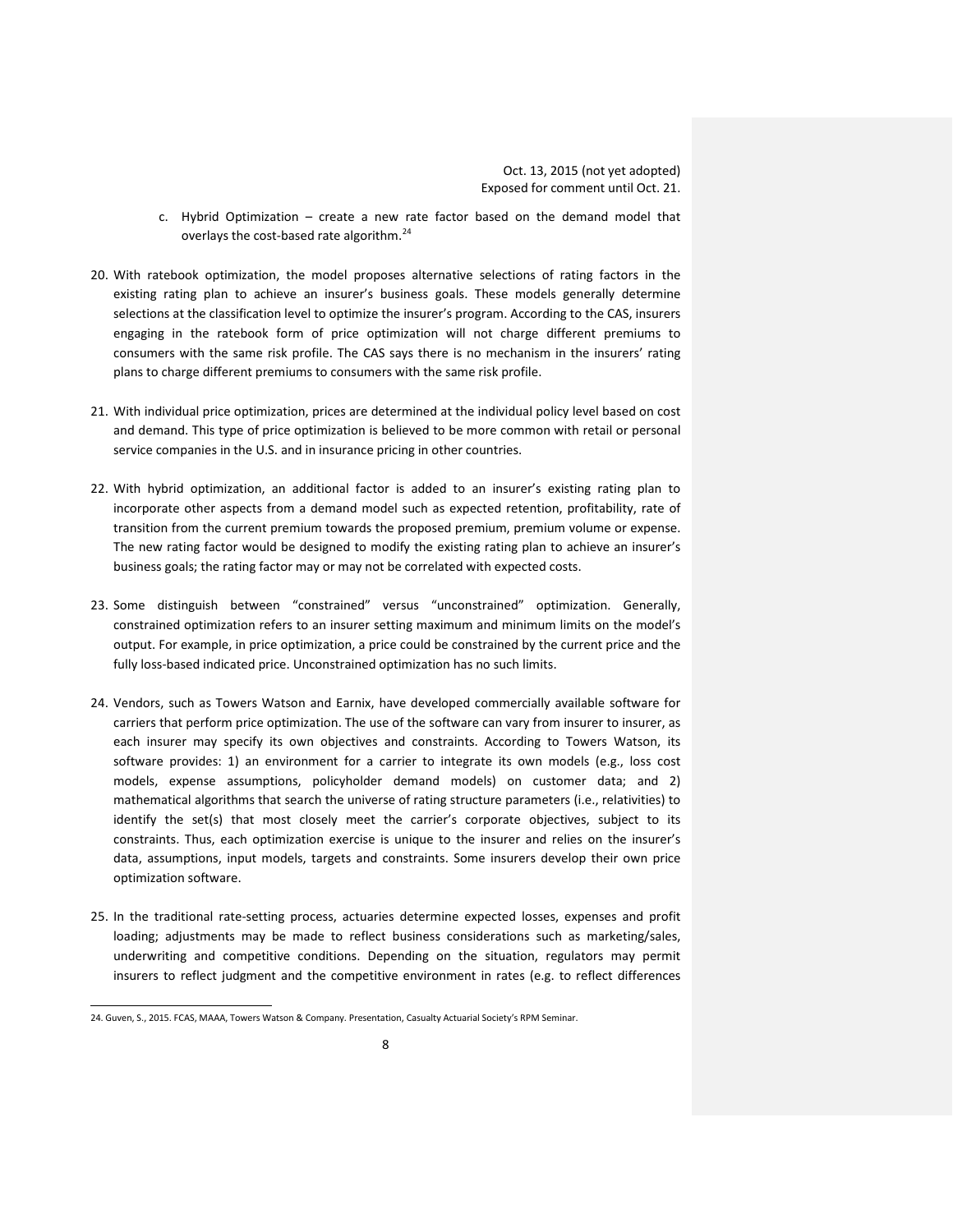expected in future costs that might differ from past costs or to avoid adverse selection and the resulting associated costs to the company and consumers). However, the insurer must ensure that filed rates are not excessive, inadequate or unfairly discriminatory. This table provides a high-level comparison of these approaches:

|                                                                                                 | <b>Traditional Approach</b>                                                        | <b>Price Optimization Approach</b>                                                                               |
|-------------------------------------------------------------------------------------------------|------------------------------------------------------------------------------------|------------------------------------------------------------------------------------------------------------------|
| <b>Rating Plan Development:</b>                                                                 | Base rate (loss cost) x<br>adjustment factor                                       | Base rate (loss cost) x<br>adjustment factor                                                                     |
| Adjustment factors (for auto<br>insurance) are based on                                         | Age, gender, territory, make<br>and model year, and many<br>other rating variables | Age, gender, territory, make<br>and model year, and many<br>other rating variables                               |
| Adjustment to rates based on<br>market, regulatory and other<br>considerations are based on<br> | Qualitative assessment                                                             | Qualitative and quantitative<br>assessments informed by<br>analysis of risk-related and<br>non-risk-related data |
| Basis for adjustments to rates<br>is                                                            | Judgment                                                                           | Automatic, systematic analysis<br>(modeling)                                                                     |

- 26. Price optimization based on quantitative modeling has been characterized by the CFA as a new technique and a departure from traditional cost-based ratemaking. The CFA says it uses additional, and sometimes more complex, models to quantify the effects of rate changes with the objective to improve profitability, attract new business and retain existing business, or other measures (business metrics).
- 27. Traditional cost-based ratemaking often includes judgment to select rate factors to achieve insurer objectives. The key difference between traditional judgment and price optimized modeling techniques is that with price optimized modeling: 1) market demand and customer behavior are quantified instead of being subjectively determined; and 2) the effect of the deviation from the costbased rate on business metrics is mathematically measured. Both approaches can make adjustments to the indicated cost-based rating factors, but with price optimization, these adjustments are made to rating factors with more clearly quantified insurer goals and, in lieu of or in addition to adjustments to rating factors, price optimization could be used to adjust the rate or premium for an individual policy.
- 28. According to Towers Watson, price optimization incorporates models that generate a much larger number of rate scenarios to run through the price assessment environment and helps to better identify which scenarios best achieve business objectives.
- 29. Towers Watson notes that "elasticity of demand is a key ingredient" in the price optimization process. Towers Watson also notes that the input models in its optimization software include policyholder demand models, which "do not describe which customers shop more or less but rather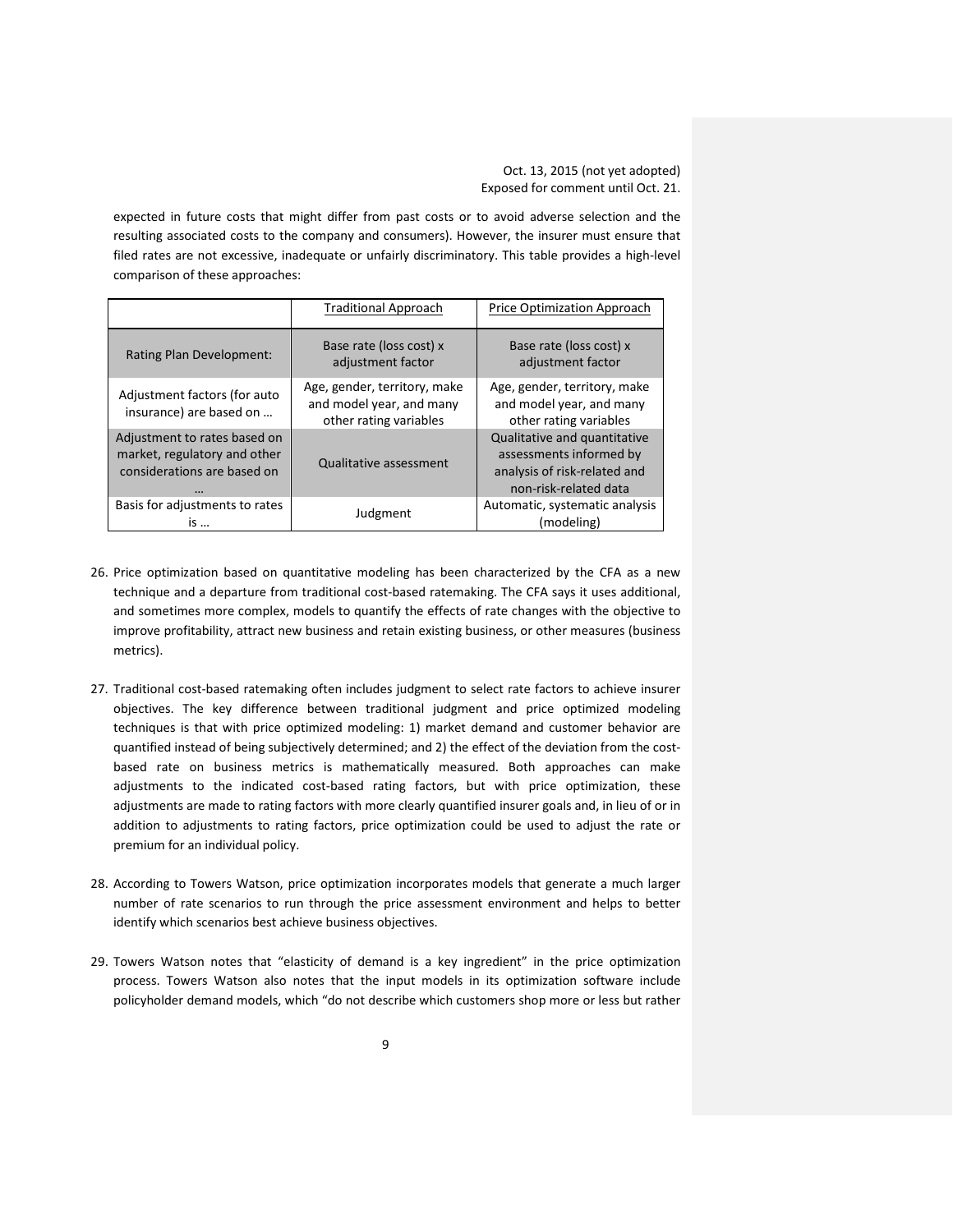how likely a customer is to renew a policy or accept an insurer's quote." Policyholder demand models, according to Towers Watson, are generally fit to recent, customer-level, historical data that contains information about the customer, as well as what purchase decision the customer made (e.g., did the customer renew – yes/no, did she or he accept this quote – yes/no). <sup>[25](#page-11-0)</sup>

30. Price optimization has been used for years in other industries, including retail and travel. However, the use of model-driven price optimization in the insurance industry is relatively new. A 2013 Earnix survey<sup>[26](#page-11-1)</sup> of 73 major insurers found that 55% consider customer price elasticity. Of large insurance companies (with gross written premiums over \$1 billion), 45% currently use some form of price optimization, with an additional 29% of all companies reporting they plan to do so in the future. State regulators report receipt of few rate filings specifically identifying the use of price optimization. This may be because price optimization is not clearly disclosed to regulators when a filing is made or because price optimization is used in a manner that is not directly part of a filed rating plan.

#### V. Identify Potential Benefits and Drawbacks of Price Optimization

- 31. Price optimization affects the selected rates, rating factors, or premium rather than the cost-based indications. Historically, selections were often based, in part, on judgment. Therefore, regulators are challenged with reviewing an insurer's selected rates or rating factors without, in certain cases, knowing how price optimization influenced the insurer's selections. General guidelines some regulators may use to review rates include the relationship between the current, indicated and selected rates or factors, how far the selected rates or factors vary from the indications, or the relationship between factors for a rating plan variable. Distilling the voluminous information connected with price optimization makes determining the extent and effect of a program much more difficult for regulators. In addition, regulators must rely upon insurers to present accurate and complete information on indicated rates and the adjustments to arrive at selected rates. Regulators do not currently have the data necessary for an independent evaluation of most of the insurer modeling and calculations.
- 32. One aspect of working with generalized linear models (GLMs) and rating plans is that they can produce large changes in the risk estimate of individual policies between versions (or when introduced in a rating plan), often as the compounding of many small changes across all the rating variables. As such, companies need ways to provide rate stability when implementing a new rating plan or changes to an existing rating plan. One of the goals within constrained optimization can be to limit policyholder disruption. According to the  $CAS$ ,  $27$  price optimization may improve rate stability and lower an insurer's long-term cost for providing coverage and limit policyholder

 <sup>25.</sup> Marin, A. and T. Bayley, 2010. "Price Optimization for New Business Profit and Growth," accessed at

*http://www.towerswatson.com/en/Insights/Newsletters/Global/Emphasis/2010/iEmphasisi-20101.*

<sup>26</sup> Auto Insurance Pricing Practices in North America – Benchmark Survey, http://earnix.com/auto-insurance-pricing-practices-in-notrhamerica-3/3403/.

<span id="page-11-2"></span><span id="page-11-1"></span><span id="page-11-0"></span><sup>27.</sup> Casualty Actuarial Society, 2014. Letter to the Casualty Actuarial and Statistical Task Force.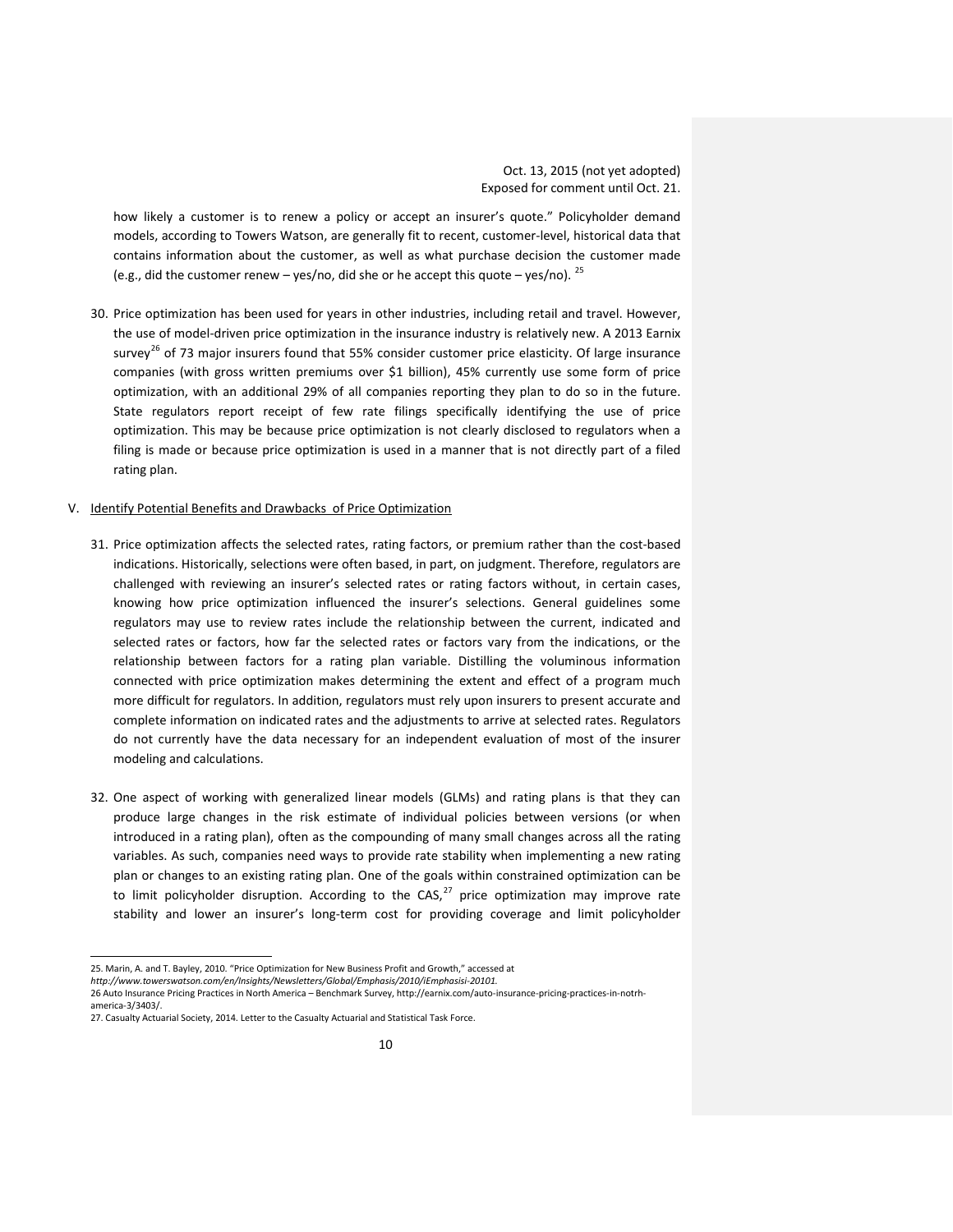disruption. This may be viewed as indirectly favorable for consumers who do not want to shop for insurance on a regular basis.

- 33. Consumer advocates assert that deviation from cost-based ratemaking through price optimization will disfavor those consumers with fewer market options, less market power and less propensity to shop around—in particular, low-income and minority consumers. $^{28}$  $^{28}$  $^{28}$  Based on an Insurance Information Institute (III) poll, however, lower-income customers (under \$35,000 annual income) are more likely to shop for insurance than more affluent individuals (above \$100,000 annual income), who might shop less.<sup>[29](#page-12-1)</sup> However, Dr. Hartwig, President of the III, states that the "assertion that low-income consumers are particularly vulnerable because they do not shop is … entirely unsubstantiated." A poll conducted by the III "found that 68% of people with annual income under \$35,000 compared prices when most recently buying auto insurance, a higher percentage than any other income group. [61%] of respondents with income above \$100,000 said they had shopped around."<sup>[30](#page-12-2)</sup> CFA disagrees with III's survey findings that over 60% of people compared prices when last buying auto insurance, noting that (1) the complete III survey and methodology have not been publicly distributed and (2) the numbers are remarkably different than all other research CFA has reviewed. For example, only 18% of drivers shop for auto insurance every year and 58% rarely or never shop according to a Deloitte survey.<sup>[31](#page-12-3)</sup>
- 34. According to the CFA, there is no evidence that price optimization improves rate stability, lowers long-term costs or limits policyholder disruption. Price optimization is not needed to select rates less than indicated rates, as evidence by decades of rate filings. It is unclear how an insurer's long-term cost for providing coverage is improved by price optimization when price optimization is a non-cost based adjustment to cost-based rate indications. Cost-based regulatory standards do not permit unfair discrimination in the name of "avoiding policyholder disruption." It is important to present consumers with the true cost of insurance and the role of markets to allow consumers to address policyholder disruption by shopping around. $32$
- 35. Dr. Robert Hartwig claims the price optimization process does not (unfairly) discriminate and does not abandon the core principle of risk-based pricing. He said it simply provides "more precision in the process associated with pricing, and it allows insurers in an analytical way to deal with what-if scenarios."<sup>[33](#page-12-5)</sup>

 <sup>28.</sup> Comments of the Consumer Federation of America; Center for Economic Justice; Americans for Insurance Reform; United Policyholders; Center for Insurance Research; and Peter Kochenburger, NAIC Consumer Representative; on the March 24, 2015, Draft Casualty Actuarial and Statistical ( C) Task Force Price Optimization White Paper, April 20, 2015.

<sup>29.</sup> Scism, L., 2015. "N.Y. Regulator Studying How Car, Other Insurance Rates Are Set," *Wall Street Journal*, accessed at *www.wsj.com/articles/ny-regulator-studying-how-car-other-insurance-rates-are-set-1426793439?tesla=y*.

<span id="page-12-0"></span><sup>30.</sup> Scism, L., 2015. "Loyalty to Your Car Insurer May Cost You," accessed at http://blogs.wsj.com/moneybeat/2015/02/20/loyalty-to-your-carinsurer-may-cost-you.

 $31$  "The Voice of the Personal Lines Consumer" a survey by Deloitte released in 2012.

<span id="page-12-1"></span><sup>32</sup> Comments on CASTF's Draft Price Optimization White Paper, Consumer Federation of America and Center for Economic Justice, not dated but received by the CASTF and posted as discussion material for CASTF's July 21, 2015 conference call.

<span id="page-12-5"></span><span id="page-12-4"></span><span id="page-12-3"></span><span id="page-12-2"></span><sup>33.</sup> Weisbaum, H., 2014. "Data Mining Is Now Used to Set Insurance Rates; Critics Cry Foul," accessed at *www.cnbc.com/id/101586404*.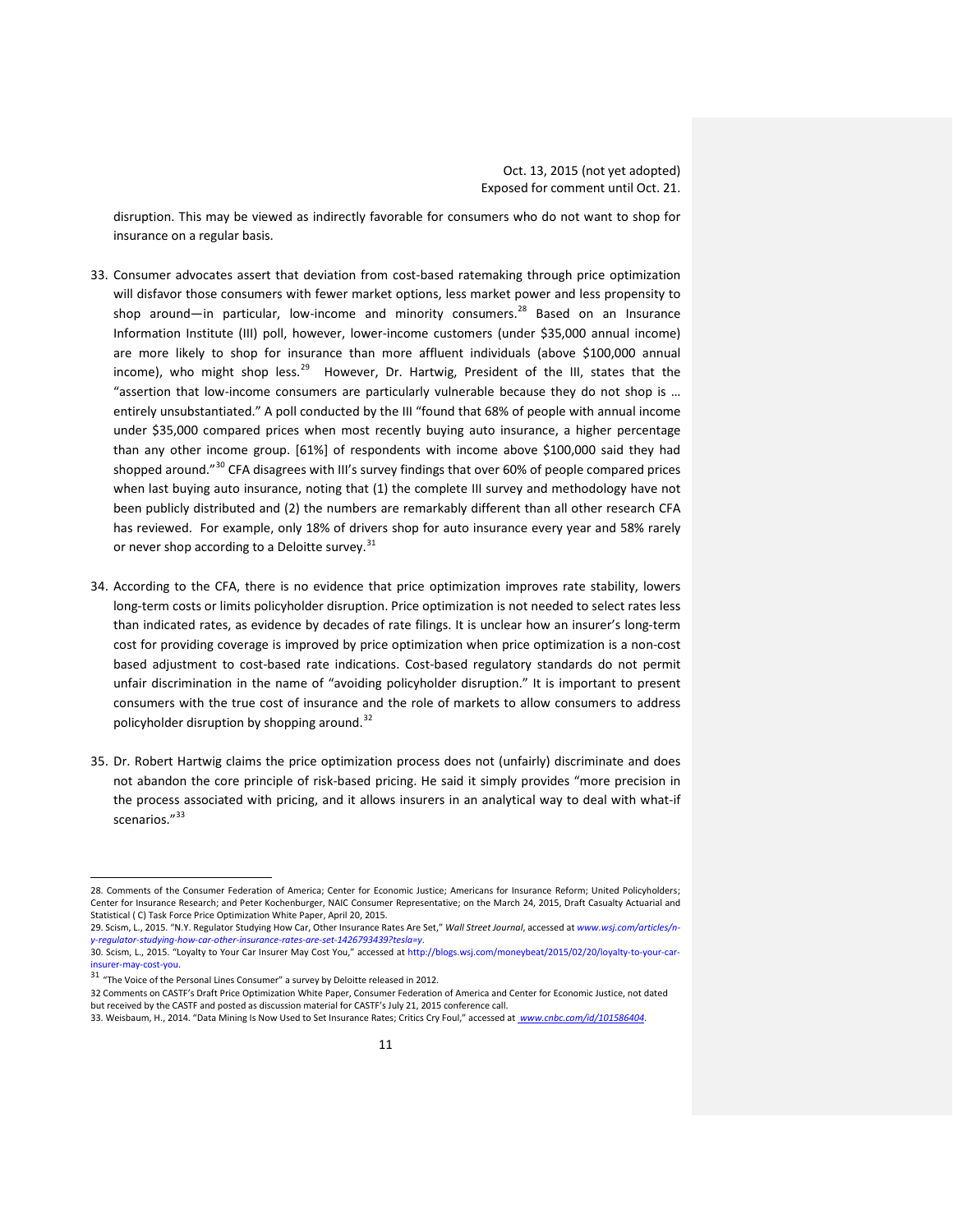- 36. State insurance regulators are concerned with the shift from "loss-based ratemaking principles to principles that encompass subjective market driven ratemaking" $34$  and question how price optimization "would not conflict with state rating laws that require rates not to be excessive, inadequate and unfairly discriminatory."[35](#page-13-1)
- 37. Insurers argue price optimization is a technological improvement over current practices, and criticisms are aimed at individual price optimization, not the ratebook form of price optimization used in setting rates.
- 38. Some insurers contend that price optimization is not allowed under the current actuarial standards of practice (ASOP.) Others contend that price optimization is not allowed under current ASOPs. However, there is currently no ratemaking standard of practice. The Actuarial Standards Board (ASB) released an exposure draft of a new actuarial standard of practice on ratemaking in September 2014; a final standard has not yet been adopted.

## VI. Regulatory Responses to Price Optimized Rating Schemes

- 39. State law requires that rates not be excessive, inadequate or unfairly discriminatory. Regulators should consider whether these requirements can be met when price optimized rating schemes are used. Even if the requirements can be met, some constraints on the optimization might be needed.
- 40. Regulators have a number of potential responses regarding price optimization. Numerous states defined price optimization and issued bulletins prohibiting the defined practice. New York issued letters to insurers to further study price optimization. References to and some descriptions of bulletins are provided in the attached Appendix A.
- 41. Some state regulators believe that existing state laws are sufficient to deal with price optimization and that no bulletin or other public statement is necessary. Many states have not received a filing that stated price optimization was incorporated into the rating process. Many states are looking more closely at the issue or are waiting for the issue to be more thoroughly discussed and reported upon by the NAIC.
- 42. Regulators have broad authority to ensure rating practices are consistent with state rating laws. Specific options for regulatory responses as identified by the Task Force include the following:
	- a. Determine which price optimization practices, if any, are allowed in a particular state.
	- b. Define any constraints on the price optimization process and outcomes.

**Formatted:** Highlight

<span id="page-13-1"></span><span id="page-13-0"></span> <sup>33.</sup> Piazza, Richard, Casualty Actuarial and Statistical (C) Task Force letter to Gary R. Josephson, CAS President, regarding the CAS "Discussion Draft of Statement of Principles Regarding Property and Casualty Insurance Ratemaking," May 22, 2013. 34. Ibid.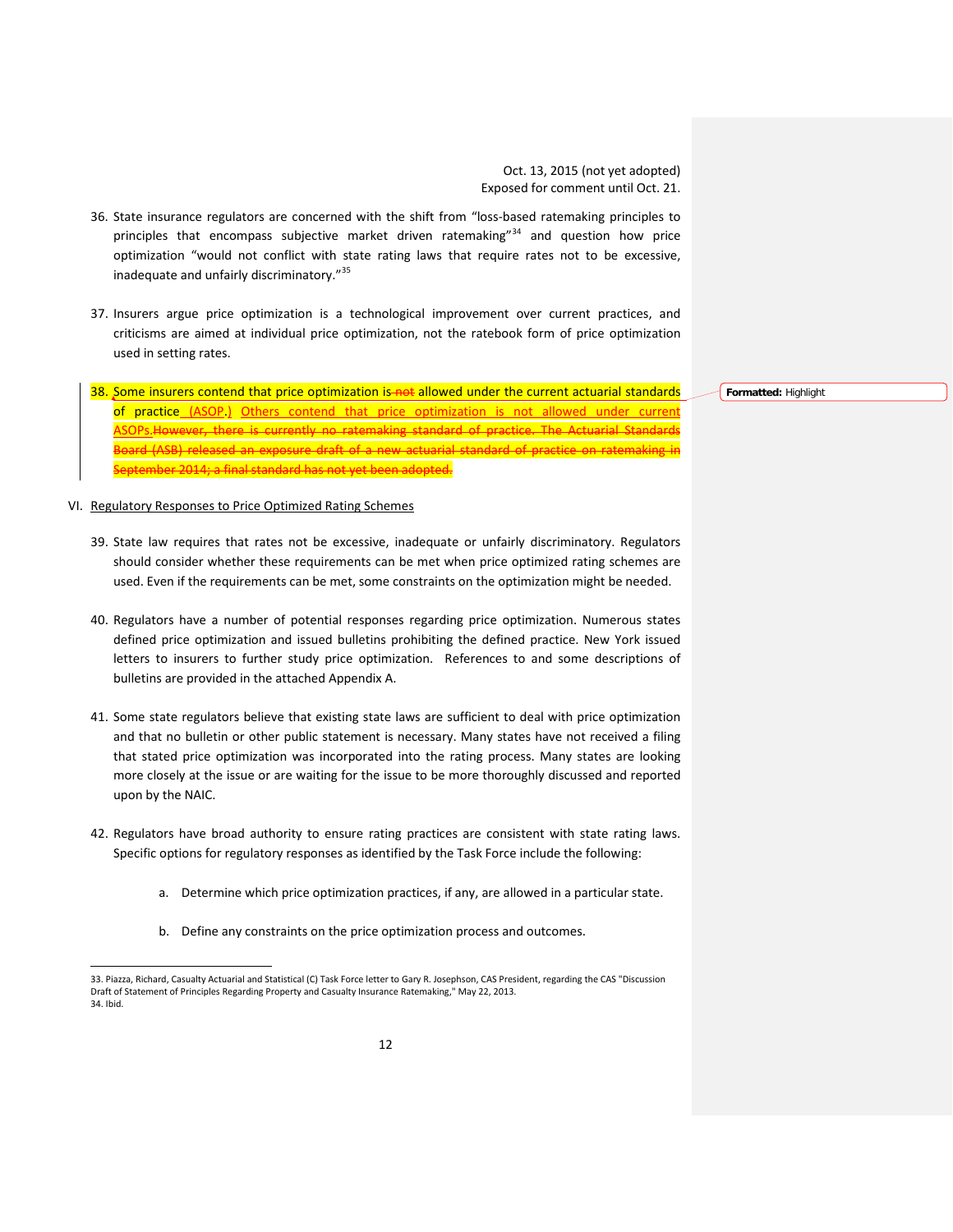- i. A constraint might limit the pricing adjustment to be between the current rate and the actuarial indicated rate and always in the direction of the actuarial indicated rate.
- ii. A constraint might require selected rating factors to be between the current and actuarial indicated factors, within a confidence interval around the current/indicated factors, or directionally consistent with the current factors.
- iii. A constraint might limit the variables that can be used in defining a risk class, such as a categorical or numerical measure of retention.
- iv. A constraint might be that price optimization can only be applied to specific class sizes, not class sizes so small that price optimization could be applied at the individual insured level or to small groups of insureds.
- v. A constraint could be that price optimization adjustment to rating factors must produce rates that maintain cost-based differences.
- c. Develop regulatory guidance on the meaning of statutory rate requirements so that rates are not excessive, inadequate or unfairly discriminatory.
	- i. Provide clear examples of what is unacceptable.
	- ii. Identify principles under which the legal requirements for rates are met.
- d. Enhance filing requirements using a specific definition of "actuarial indication" of needed rates and rating factors.
	- i. Consider whether the actuarial indication is a point estimate or any selected value within a confidence interval around the point estimate.
	- ii. Consider whether to require actuarial certification that the indications presented in the rate filing are based solely on cost considerations and are not otherwise adjusted.
	- iii. Consider requiring disclosure of any adjustments to rates that are not based on expected cost.-
	- iv. Consider not allowing any non-cost-based adjustments to selected rates or rating factors.
- e. Require specific explanation or reasoning to support any proposed or selected rate that deviates from the actuarially indicated rate.
- f. Change filing requirements to require the following transparency, with consideration of state law regarding confidentiality:
	- i. Disclosure of whether price optimization, including any customer demand considerations, is used.
	- ii. Disclosure of differences in proposed prices for the insurer's existing and new customers with the same risk profile.
	- iii. Filing of a report showing the distribution of expected loss ratios under the current prices and under the proposed prices (e.g., a histogram with two series).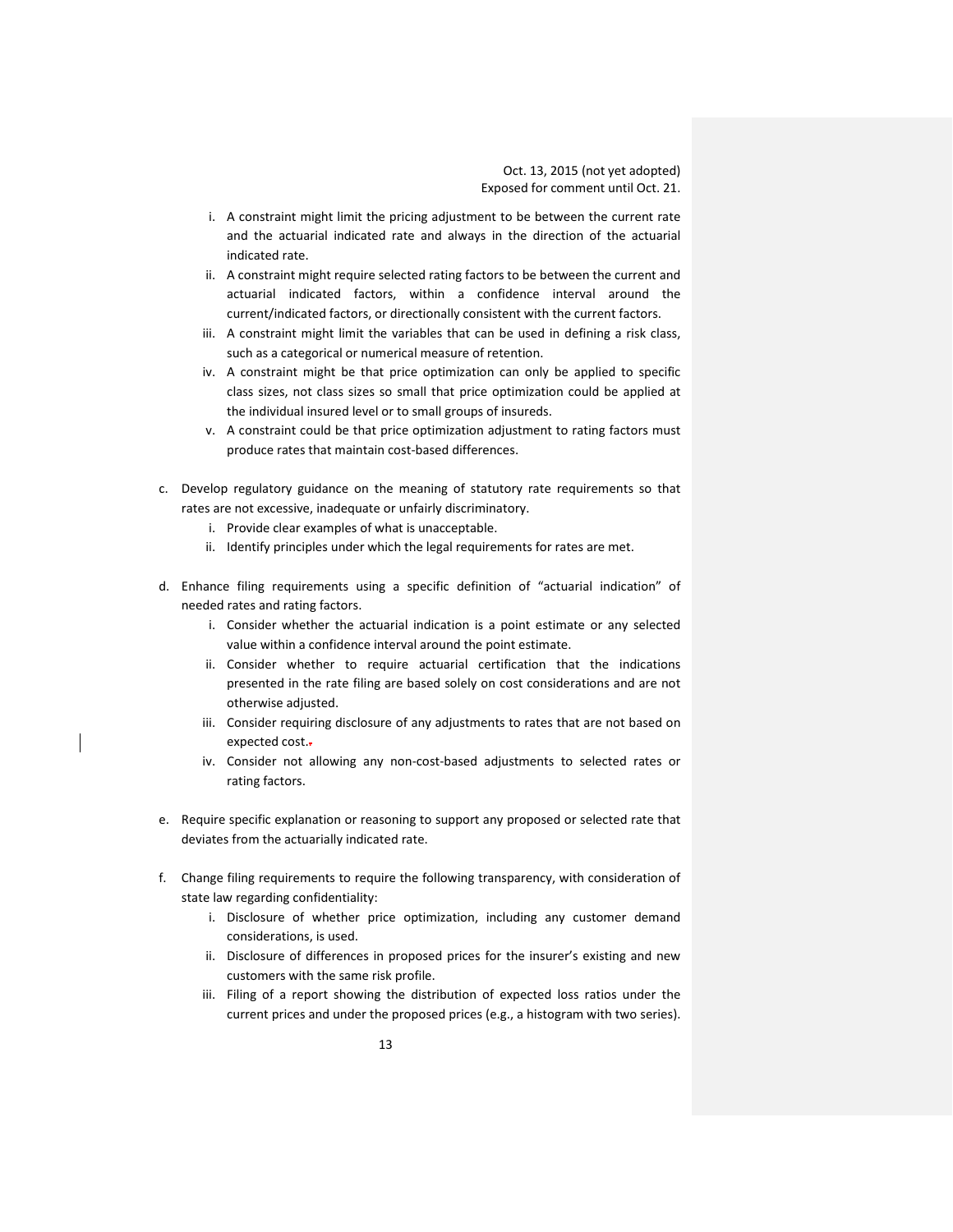If the distribution under proposed prices is wider compared to the distribution under current rates, then there could be additional subsidies in the proposed rates. Note that this could be impacted by changes in an insurer's mix of business, etc.

- iv. Disclosure of all data sources, models, and risk classifications used by an insurer to calculate a premium, whether referred to as underwriting, tier placement, rating factors, discounts, surcharges or any other term.
- v. Disclosure of which rating factor or factors are impacted by price optimization, the size of the impact by rating factor and the cumulative impact of price optimization across all rating factors for existing policyholders and applicants for insurance.
- vi. Filing of a certification by an actuary that all non-cost-based considerations affecting the proposed rates and rating factors are documented in the filing. The certification would also identify the exhibits where differences are shown. A more precise definition of price optimization may be needed. (See Appendix D.)
- g. Ensure that the regulatory system does the following:
	- i. Requires all rating factors be filed and all adjustments to indicated rates be disclosed.
	- ii. Maintains adequate resources for reviewing complex rate filings, including price optimization.
	- iii. Establishes regulatory practice with more in-depth review of price optimization models used in ratemaking.
		- 1. States and/or the NAIC should obtain expertise with models.
		- 2. Modeling experts should review how a particular model works and the accuracy and appropriateness of input data in order to make an informed determination regarding the statutory rate requirements.

#### VII. Recommendations for Regulators

- 43. This white paper is focused on price optimization in personal lines and its impact on rates. The previous paragraphs provide the Task Force's background research and study of price optimization. Utilizing this study, the Task Force makes the following recommendations regarding rates and regulatory rate review for personal lines insurance.
- 44. The Task Force recognizes there are numerous definitions of price optimization. Companies can use the term to encompass activities which might include retention models, elasticity of demand, maximization of profit, competitive analysis, etc. The Task Force agreed not to recommend a definition of price optimization but rather, under any definition of price optimization, recommend that the states address the requirement in their state rating laws that "rates shall not be excessive, inadequate, or unfairly discriminatory."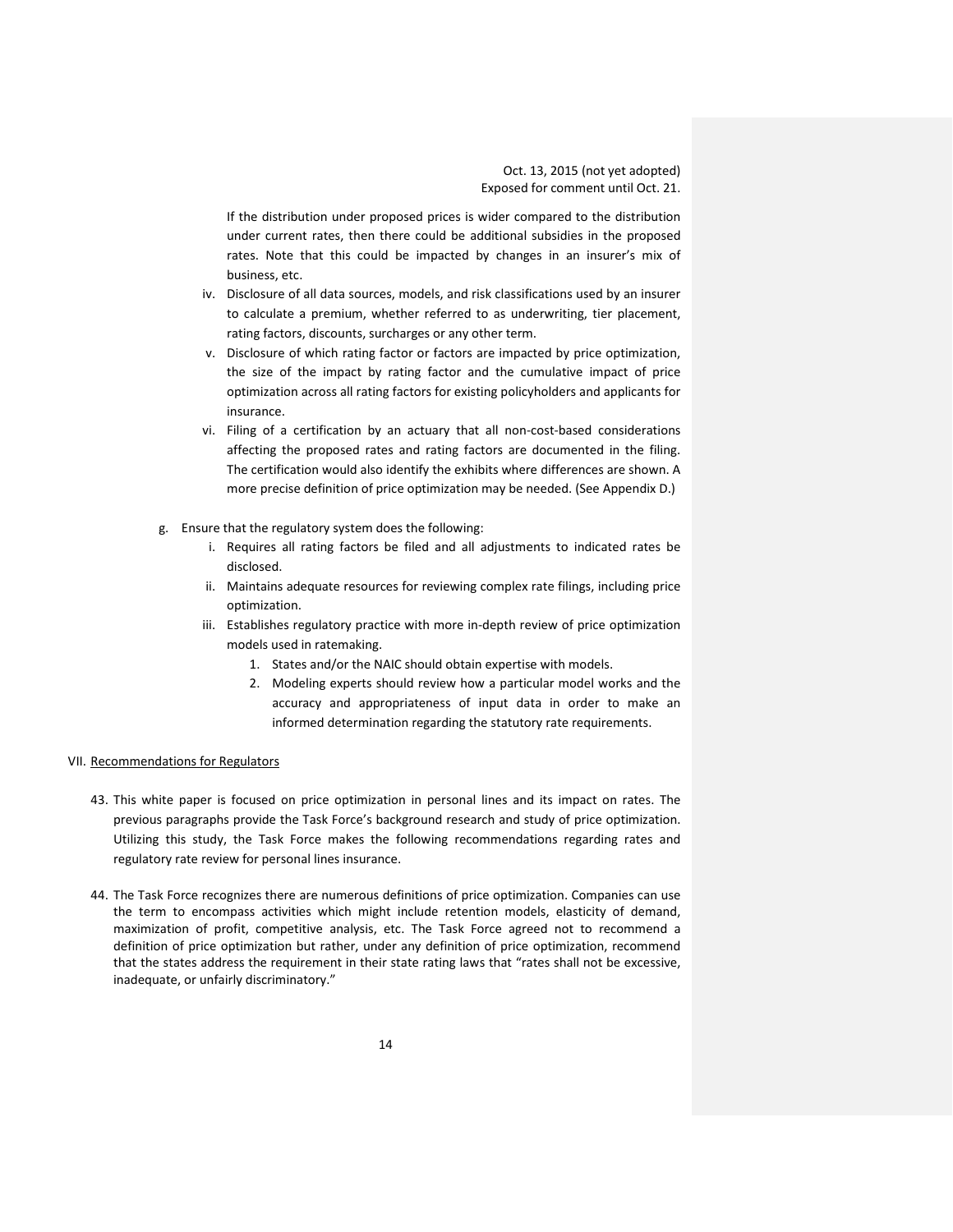- 45. The Task Force recommends that rating plans should be derived from sound actuarial analysis and be cost-based. The proposed rates developed from an actuarial analysis need to comply with state laws and should be consistent with the actuarial principles derived from a professional actuarial body, and the actuarial standards of practice established by the Actuarial Standards Board.
- 46. The Task Force recommends that two insurance customers having the same risk profile should be charged the same premium for the same coverage. Some temporary deviations in premiums might exist between new and renewal customers with the same risk profile because of capping or premium transition rules.
- 47. The Task Force acknowledges that not all rates and rating plans that are accepted or approved strictly adhere to the actuarial indications. While actuarial indications are largely preferred over pure judgment, regulators acknowledge that the actuarial indications are only an estimate of the cost to transfer risk and some insurer judgment will inevitably enter the ratemaking process. The Task Force recommends states allow flexibility reflecting expected insurance loss and expense costs in the selection of rating factors. Some additional recommendations regarding the acceptance of deviations from the actuarial indications, are as follows:
	- a) The Task Force recommends the selection of a proposed rate between the currently approved rate and the actuarially indicated rate be allowed if based on reasonable considerations adhering to state law and consistent with actuarial principles and standards of practice reflecting expected insurance loss and expense costs.
	- b) The Task Force recommends that a selected rate outside the range defined by the current and indicated rate may be acceptable provided it is disclosed and complies with state law and is shown to be consistent with actuarial ratemaking principles and standards of practice.
	- c) The Task Force acknowledges that capping and transitional rules can be in the public's best interest but recommends regulators consider the extent to which they will allow, if at all, capping and transitional rating. Consideration should be given to the length of time over which premium changes will be limited before they reach the approved rate level, the size and reasonableness of capping's upper and lower bounds, and the extent to which capping of one rate might impact rates charged to others (e.g., does a rate off-set adjustment to neutralize the impact of capping create unfair subsidization from those that are not being capped? Or does capping act to increase the overall rate level in future rate filings and thus create future unfair discrimination?).
- 48. The Task Force recommends that under the requirement "rates shall not be ... unfairly discriminatory," insurance rating practices that adjust premiums at the individual or policy level, whether included or not included in the insurer's rating plan, should not be allowed when the practice cannot be shown to be cost-based. Such prohibited practices may include the following:

Price elasticity of demand.

Propensity to shop for insurance.

Propensity to ask questions.

15

**Formatted:** Highlight

**Formatted:** Highlight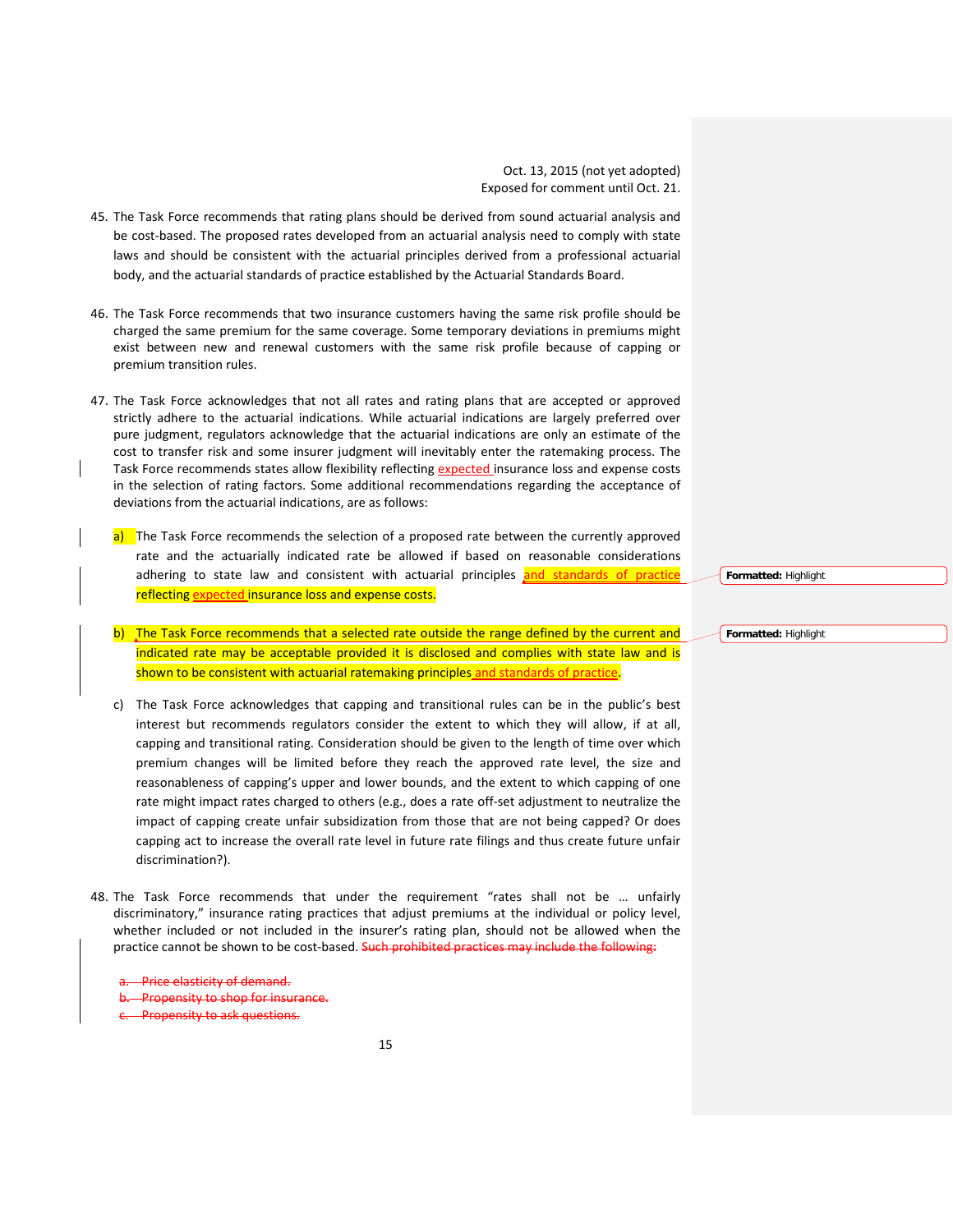#### d.a. Retention analysis.

49. The Task Force recommends that rating plans in which insureds are grouped into homogeneous rating classes should not be so granular that rating class segments or rating cells (i.e., the combination of all rating class characteristics) have little actuarial or statistical reliability. Finely tuned rating plans with a multiplicity of possible rating outcomes is not, in and of itself, a violation of rating laws as long as the rating classes and rating factors are cost-based.

#### VIII. Proposed State Actions

- 50. With due consideration of the above recommendations, the Task Force proposes the following state actions:
	- a) Consider issuing a bulletin to address insurers' use of methods that may result in non-cost based rates. (See Appendix B.)
	- b) Consider enhancing requirements for personal lines rate filings to improve disclosure and transparency around rates, rate indications, and rate selections. (See Appendix C.)
	- c) Consider using a standardized filing form to identify the use of price optimization in selecting rates or rate factors. (See Appendix D.)
	- d) Analyze models used by insurers in ratemaking to ensure the model adheres to state law and actuarial principles. A list of possible questions is provided to assist the regulatory analysis. (See Appendix E.)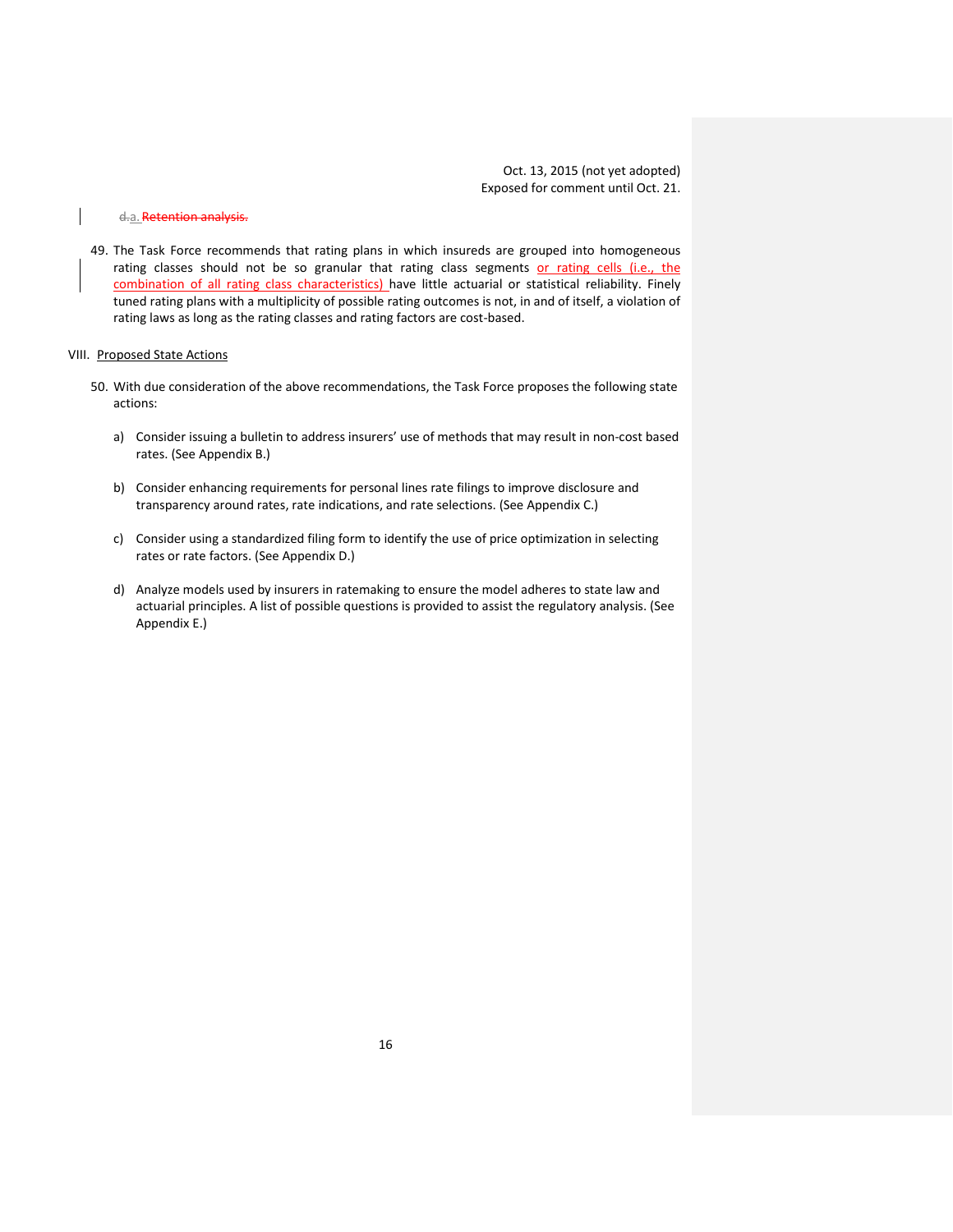#### Appendix A

#### **State Actions Taken Prior to Adoption of the White Paper**

- 1. Maryland, the first state to take explicit action against price optimization in rate setting, released Bulletin B 14-23 on Oct. 31, 2014.<sup>[36](#page-18-0)</sup> The Maryland Insurance Administration announced it determined that price optimization is a practice in which an insurer varies rates based on factors other than the risk of loss, such as the willingness of some policyholders to pay higher premiums than other policyholders, resulting in rates that are unfairly discriminatory in violation of state law. Insurers using price optimization techniques in Maryland were required to end such practices and resubmit rates compliant with the bulletin no later than Jan. 1, 2015.
- 2. In February 2015, the Ohio DOI issued Bulletin 2015-01, noting that "price optimization involves gathering and analyzing data related to numerous characteristics specific to a particular policyholder that are unrelated to risk of loss or expense." $37$  The Bulletin says that insurer usage of the price elasticity of demand, or how much of a premium increase a particular policyholder will tolerate before switching insurers, is unrelated to risk of loss or expense. The Ohio DOI said that by its nature, price optimization can result in two insureds with similar risk profiles being charged different premiums. Insurance companies that use these price optimization techniques in Ohio were required to end the practice and resubmit rates compliant with the bulletin no later than June 30, 2015.
- 3. The California DOI issued a "Notice Regarding Unfair Discrimination in Rating Price Optimization" on Feb. 18, 2015, and generally defined price optimization as setting rates based on a willingness of an individual or group to pay more than another individual or group.<sup>[38](#page-18-2)</sup> The Notice states that any insurer currently using price optimization to adjust rates in California must cease doing so. "Any insurer that has employed price optimization to adjust its rates in the ratemaking/pricing process shall remove the effect of any such adjustments from any filing to be submitted subsequent to the date of the Notice. And any insurer that has a factor or factors based on price optimization in its rating plan shall remove the factor or factors in its next filing."
- 4. On March 18, 2015, the New York Department of Financial Services (NYDFS) sent a letter to P/C insurers and defined price optimization as the practice of varying rates based on factors other than those directly related to risk of loss—for example, setting rates or factors based on an insured's likelihood to renew a policy or on an individual's or class of individuals' perceived willingness to pay a higher premium relative to other individuals or classes. The NYDFS declared such practices as inconsistent with traditional cost-based rating approaches and said such practices could violate its law prohibiting rates to be unfairly discriminatory. The NYDFS is seeking to determine whether

 <sup>35.</sup> <https://www.mdinsurance.state.md.us/sa/docs/documents/insurer/bulletins/bulletin-14-23-unfair-discrimination-in-rating.pdf>

<span id="page-18-2"></span><span id="page-18-1"></span><span id="page-18-0"></span><sup>37.</sup> *<https://insurance.ohio.gov/Legal/Bulletins/Documents/2015-01.pdf>*. 38. *<http://www.insurance.ca.gov/0250-insurers/0300-insurers/0200-bulletins/bulletin-notices-commiss-opinion/upload/PriceOptimization.pdf>*.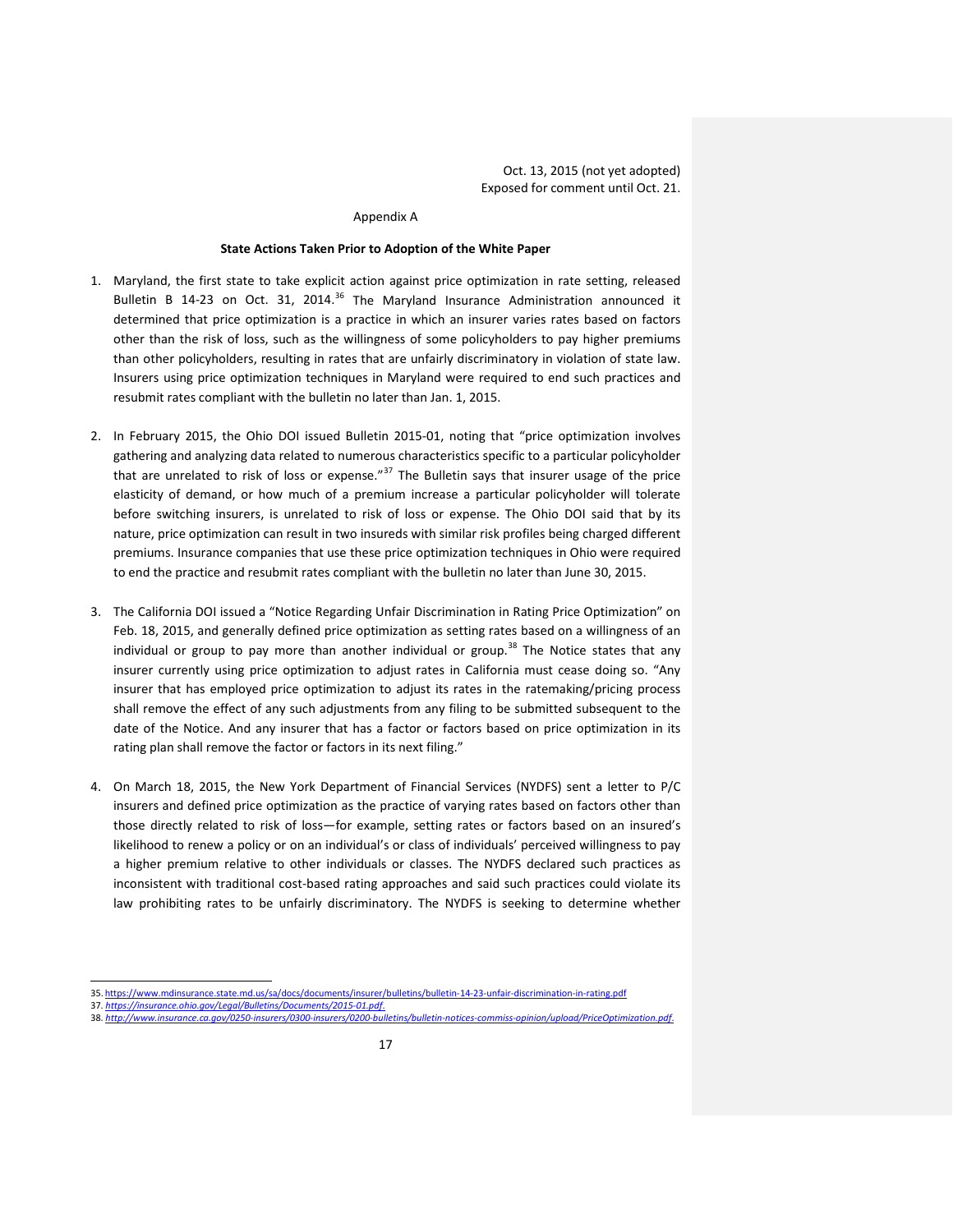insurers use price optimization in New York and has required insurers to answer its specific rating questions by April 15, 2015.<sup>[39](#page-19-0)</sup>

- 5. The Florida Office of Insurance Regulation Informational Memorandum, OIR-15-04M was issued May 14, 2015.<sup>[40](#page-19-1)</sup> Rates within a risk classification system would be considered fair if differences in rates reflect material differences in expected cost for risk characteristics. Price optimization involves analysis and incorporation of data not related to expected cost for risk characteristics—that is, it involves factors not related to expected loss and expense experience. The Memorandum states the use of price optimization results in rates that are unfairly discriminatory and in violation of Sections 627.062 and 627.0651, Florida Statutes. Insurers that have used price optimization in the determination of the rates filed and currently in effect should submit a filing to eliminate that use. Insurers should ensure that any filings subsequent to the date of the Memorandum do not utilize price optimization in any manner.
- 6. The Vermont Department of Financial Regulation, Division of Insurance, issued Insurance Bulletin No. 186 titled Price Optimization in Personal Lines Ratemaking on June 24, 2015<sup>41</sup>. The Bulletin is applicable to all personal lines policies. Price optimization, in some of its application, involves the judgmental use of factors not specifically related to a policyholder's risk profile to adjust the policyholder's insurance premium. Unfair discrimination is considered to exist if price differentials "fail to reflect equitably the differences in expected losses and expenses" $^{42}$  $^{42}$  $^{42}$  for different classes of policyholders. The Bulletin states that Vermont law is clear and that both base rates and rating classes must be based on factors specifically related to an insurer's expected losses and expenses. Insurers are directed that all personal lines rate filings must disclose whether the company uses non-risk-related factors to help determine the insured's final premium.
- 7. Washington's Technical Assistance Advisory 2015-01 was issued July 9, 2015 by the State of Washington, Office of the Insurance Commissioner, on the subject of price optimization.<sup>[43](#page-19-4)</sup> The Advisory states Washington law requires that premium rates for insurance not be excessive, inadequate, or unfairly discriminatory. A rate is not unfairly discriminatory if it is an actuarially sound estimate of the expected value of all future costs associated with an individual risk transfer. Thus, rates must be based on cost associated with risk. Charging higher rates to certain consumers based on their willingness to look elsewhere for insurance does not reflect a genuine increased cost incurred by the insurer. To the extent that an insurer's use of price optimization results in premiums, rates, or rating factors unrelated to cost and risk, it will be considered unfairly discriminatory and in violation of Washington law.

 <sup>39.</sup> *Insurance Journal*, 2015. "New York DFS Opens Inquiry Into Price Optimization," accessed at *www.insurancejournal.com/news/east/2015/03/20/361413.htm*.

<sup>40</sup> <http://www.floir.com/siteDocuments/OIR-15-04M.pdf>

<sup>41</sup> <http://www.dfr.vermont.gov/reg-bul-ord/price-optimization-personal-lines-ratemaking>

<sup>42</sup> Chapter 128 of Title 8 V.S.A.

<span id="page-19-4"></span><span id="page-19-3"></span><span id="page-19-2"></span><span id="page-19-1"></span><span id="page-19-0"></span><sup>43</sup> <http://www.insurance.wa.gov/about-oic/newsroom/news/2015/documents/TAA-PO-July2015.pdf>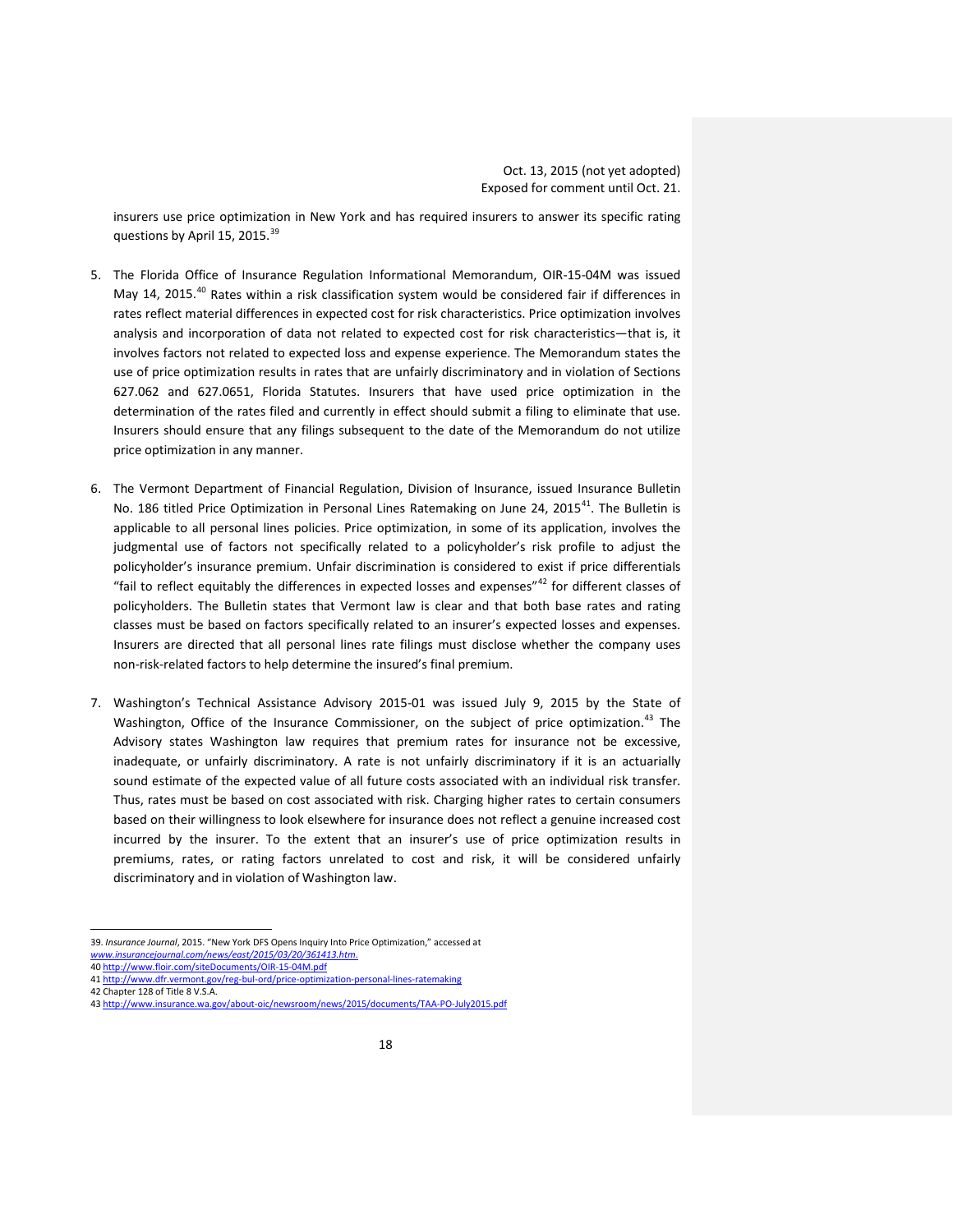- 8. The following additional states and district issued bulletins or communicated policies on price optimization:
	- a. Virginia, July 2015<sup>[44](#page-20-0)</sup>
	- b. Indiana, July 20,  $2015<sup>45</sup>$  $2015<sup>45</sup>$  $2015<sup>45</sup>$
	- c. Pennsylvania, August 22, 2015<sup>[46](#page-20-2)</sup>
	- d. Maine, August 24,  $3015^{47}$  $3015^{47}$  $3015^{47}$
	- e. District of Columbia, August 25, 2015<sup>[48](#page-20-4)</sup>
	- f. Montana, September 12, 2015<sup>[49](#page-20-5)</sup>
	- g. Rhode Island, September 18, 2015<sup>[50](#page-20-6)</sup>
	- h. Delaware, October 1, 2015<sup>[51](#page-20-7)</sup>

- 45 [http://www.in.gov/idoi/files/Bulletin\\_219.pdf](http://www.in.gov/idoi/files/Bulletin_219.pdf)
- 46 http://www.pabulletin.com/secure/data/vol45/45-34/1559.html
- 47 <u><http://www.maine.gov/pfr/insurance/bulletins/pdf/405.pdf></u><br>48 <u><http://disb.dc.gov/node/1107816></u><br><sup>49</sup> <u>[http://csimt.gov/wp-content/uploads/PriceOptMemo\\_091215.pdf](http://csimt.gov/wp-content/uploads/PriceOptMemo_091215.pdf)</u>

 <sup>44</sup> [https://www.scc.virginia.gov/boi/co/pc/files/pc\\_handbook.pdf](https://www.scc.virginia.gov/boi/co/pc/files/pc_handbook.pdf)

<span id="page-20-7"></span><span id="page-20-6"></span><span id="page-20-5"></span><span id="page-20-4"></span><span id="page-20-3"></span><span id="page-20-2"></span>

<span id="page-20-1"></span><span id="page-20-0"></span><sup>49</sup> http://www.dbr.state.ri.us/documents/news/insurance/InsuranceBulletin2015-8.pdf <sup>51</sup> <http://delawareinsurance.gov/departments/documents/bulletins/domestic-foreign-insurers-bulletin-no78.pdf?updated>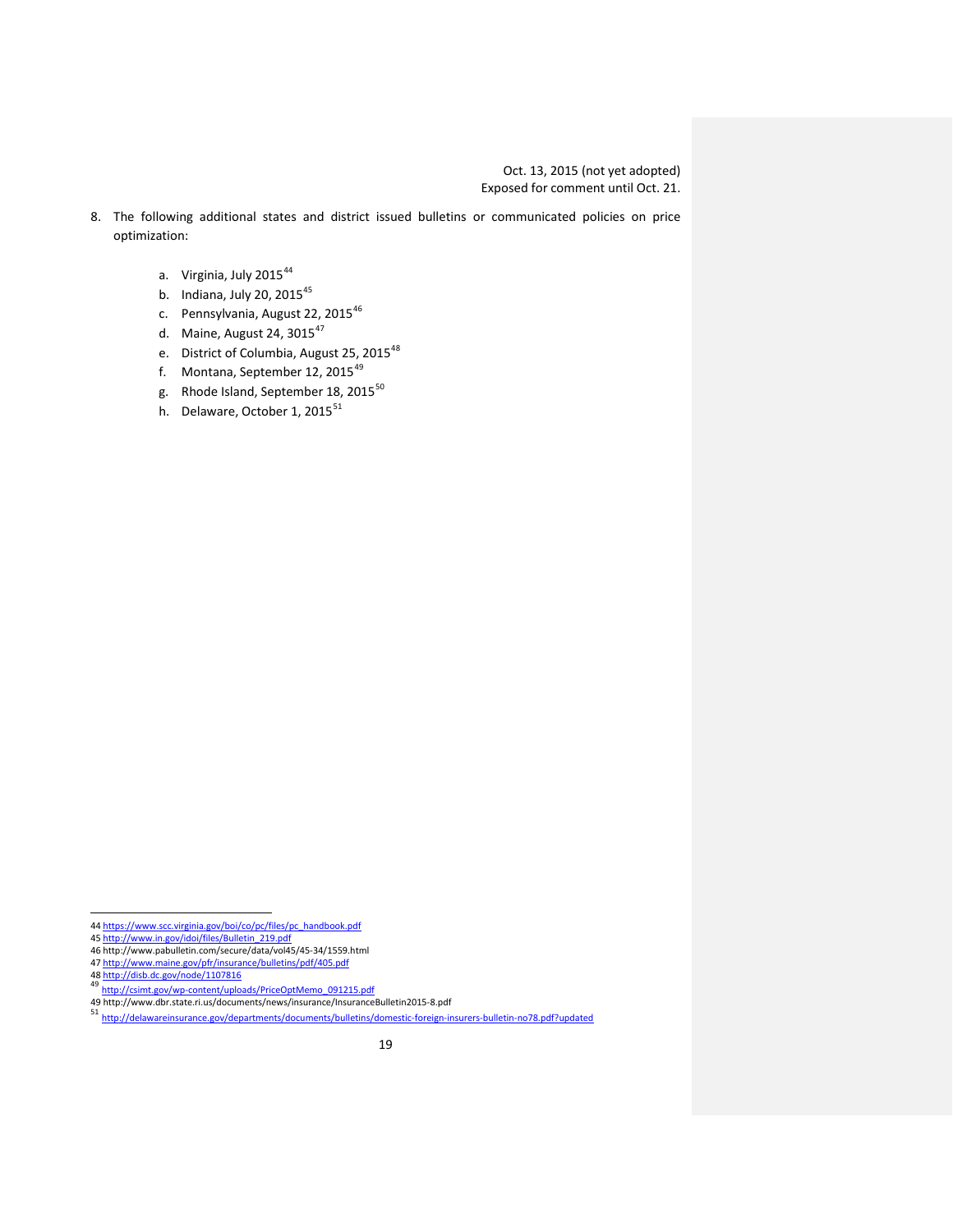Appendix B

## **Potential State Bulletin**

**INSURANCE BULLETIN XXX** DATE

PRICE OPTIMIZATION In Personal Lines Ratemaking

This Bulletin is applicable to all property and casualty insurers issuing personal lines policies in [STATE].

While there is no universally accepted definition of price optimization, the practice, in some of its applications, involves the use of factors not specifically related to an insured's expected losses and expenses but are used to help determine or to adjust an insured's premium. An example would be using an individual policyholder's response to previous premium increases to determine how much of a premium increase the policyholder will tolerate at renewal before switching to a different insurer. This practice can result in two policyholders receiving different premium increases even though they have the same loss history and risk profile. It can also result in premiums that are excessive or inadequate.

Property and casualty insurers doing business in [STATE] are reminded that all ratemaking must conform to the statutory requirements contained in [STATUTE(S)]. Rates must not be "…excessive, inadequate or unfairly discriminatory…" A rate will be considered unfairly discriminatory if price differentials fail to reflect equitably the differences in expected losses and expenses for different classes of policyholders. *Both base rates and rating classes must be based on factors specifically related to an insurer's expected losses, expenses, or policyholders' risk*. While insurers may employ actuarial judgment in setting their rates, judgmental adjustments to a rate may not be based on non-risk related factors such as an individual's "price elasticity of demand" which seek to predict how much of a price increase a policyholder will tolerate before switching to a different insurer.

The Department does not intend this Bulletin to prohibit or restrict such practices as capping or transitional pricing when applied on a group basis for a specified short period of time. Insurers should group individual policyholders into justifiable, supportable, risk-based classifications and treat similarly situated policyholders the same with respect to insurance pricing. Likewise, the use of sophisticated data analysis to develop finely tuned methodologies with a multiplicity of possible rating cells is not, in and of itself, necessarily a violation of rating laws as long as the classifications are based strictly on expected losses, expenses, or other justifiable, supportable risk characteristics.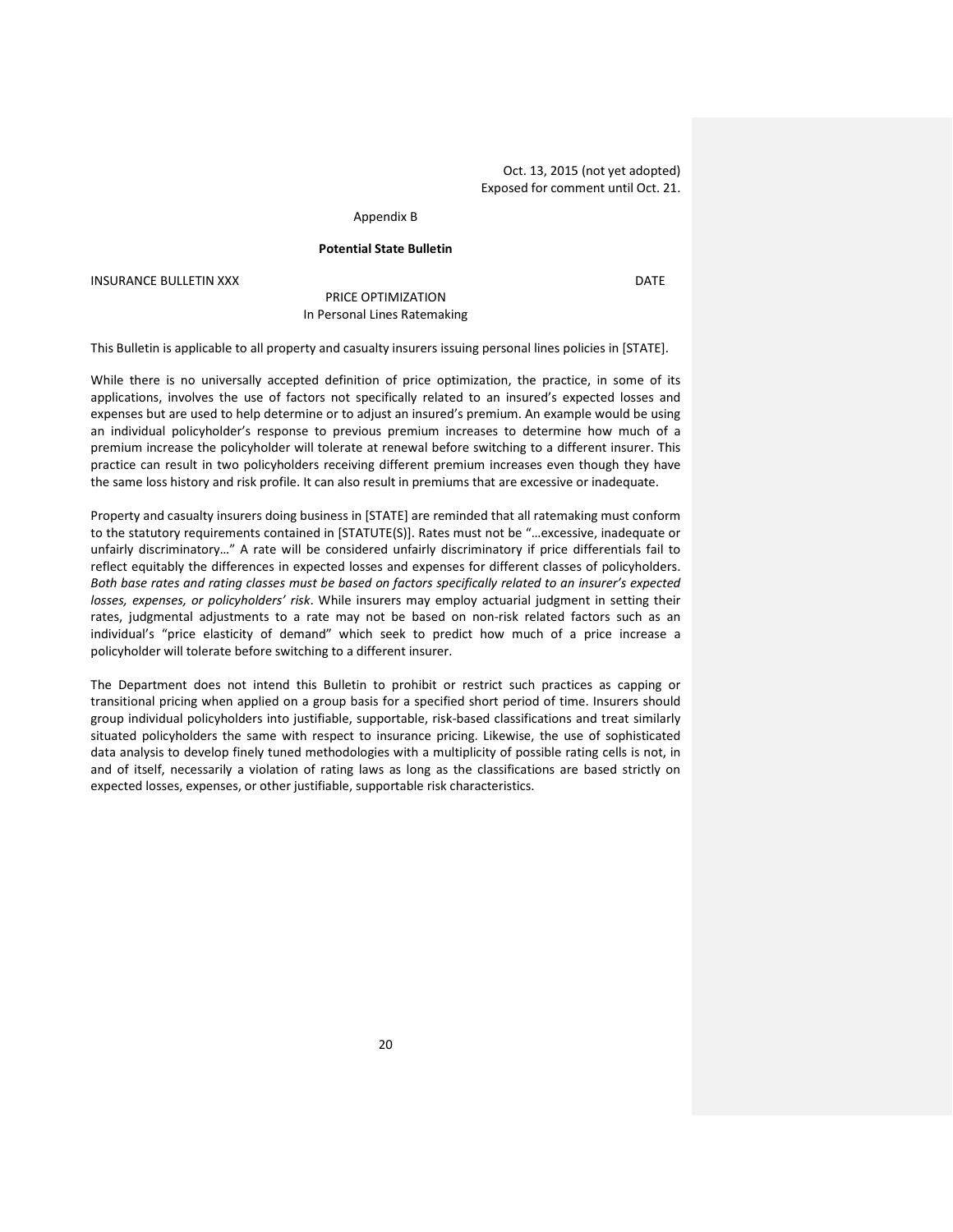#### Appendix C

#### **Potential Requirements for Rate Filings**

- 1. The insurer should disclose the current, risk-based indicated (see #2 for definition) and the selected rating factor, rate or premium adjustments.
- 2. The risk-based indicated charge should be actuarially justified as the measurement of the cost to transfer risk from the insured to the insurer. Actuarial judgment [see 1314.b for definition) to evaluate that transfer cost can be included.
- 3. The insurer must adequately explain any deviation from the actuarial indication to the selected change for each rating characteristic.
- 4. The insurer should disclose and adequately explain any capping rule and the plan to transition toward the indicated charge over time. Beyond the overall effect of capping or transition rules, the insurer should disclose and justify, in detail, any differences between new business and existing business pricing.
- 5. The insurer should disclose all data, sources, and models relied upon in ratemaking. In particular, the insurer should disclose whether price optimization, including any customer demand or retention considerations, has been used in the selection of rates and explain why such rates are justified and meet statutory requirements. The insurer should disclose constraints used in the selection of rates. States should consider the proprietary nature of such information and grant confidentiality as appropriate and allowed under state law.
- 6. For any deviations around the actuarial indication, insurers should evaluate credibility of the actuarial indication and make appropriate actuarial assumptions. When rating classes are so granular that there is limited credibility, regulators should consider whether to allow such a rating plan.
- 7. Some states might decide to require an attestation of the proposed rates in a rate filing. Potential attestation could include:
	- a. Attestation that proposed rates are within a reasonable range of cost-based indications.
	- b. Attestation that actuarial indications are cost-based, which would inform regulators that any deviations from actuarial indications should be evaluated according to the law.
	- c. Attestation that actuarial indications are based on a sound actuarial methodology.
- 8. The insurer should provide a disruption report that shows the distribution of proposed policyholder premium changes (percentage change) when the existing book of business is renewed under the proposed rating plan.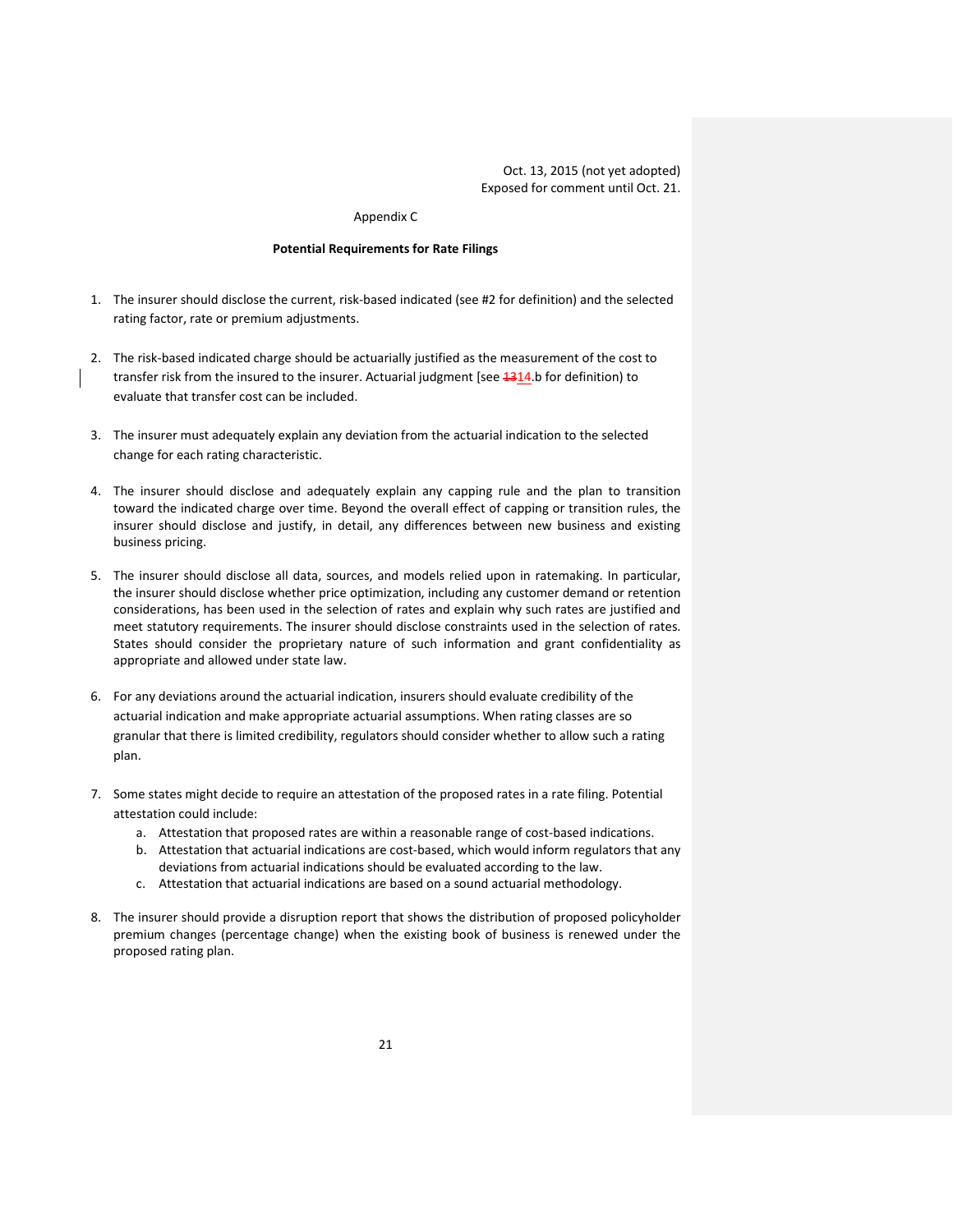Appendix D

## **Potential Filing Form**

# **Ratemaking Disclosure Form**

To Be Submitted with Personal Lines Rate Filings

| <b>Section A</b>     |                               |  |
|----------------------|-------------------------------|--|
| Insurer Name(s):     |                               |  |
|                      |                               |  |
| Filing State:        | Line of Insurance:            |  |
|                      |                               |  |
| <b>Product Name:</b> | <b>SERFF Tracking Number:</b> |  |
|                      |                               |  |

| <b>Section B</b>                                                                                     |    |  |
|------------------------------------------------------------------------------------------------------|----|--|
| Indicated rates and rating factors are those that correspond to an actuarially sound estimate of the |    |  |
| expected costs of transferring the covered risk from the policyholder to the insurer. In the         |    |  |
| development of your proposed rates and rating factors, have you used a model involving a) elasticity |    |  |
| of demand or b) non-cost based information to select rates or rating factors that differ from the    |    |  |
| indicated?                                                                                           |    |  |
| l Yes                                                                                                | No |  |
| If you answered "No," skip to Section D at the end of this form.                                     |    |  |

| Please provide a high-level description of the workings of any model that is used in adjusting |  |  |  |
|------------------------------------------------------------------------------------------------|--|--|--|
| indicated rates or rating factors up or down to obtain the proposed rates and rating factors.  |  |  |  |
|                                                                                                |  |  |  |
|                                                                                                |  |  |  |
|                                                                                                |  |  |  |
|                                                                                                |  |  |  |
|                                                                                                |  |  |  |
|                                                                                                |  |  |  |
|                                                                                                |  |  |  |
|                                                                                                |  |  |  |
|                                                                                                |  |  |  |
| Under what specific constraints is the maximization/minimization performed? Identify each      |  |  |  |
| constrained variable and its minimum and maximum values. (Insert additional rows as needed by  |  |  |  |
| selecting a row and clicking the "+" button on the right of the row.)                          |  |  |  |
| <b>Minimum Value</b><br><b>Maximum Value</b>                                                   |  |  |  |
|                                                                                                |  |  |  |
|                                                                                                |  |  |  |
|                                                                                                |  |  |  |
|                                                                                                |  |  |  |

**Comment [A1]:** Decide whether to change wording or define "non-cost based" on the form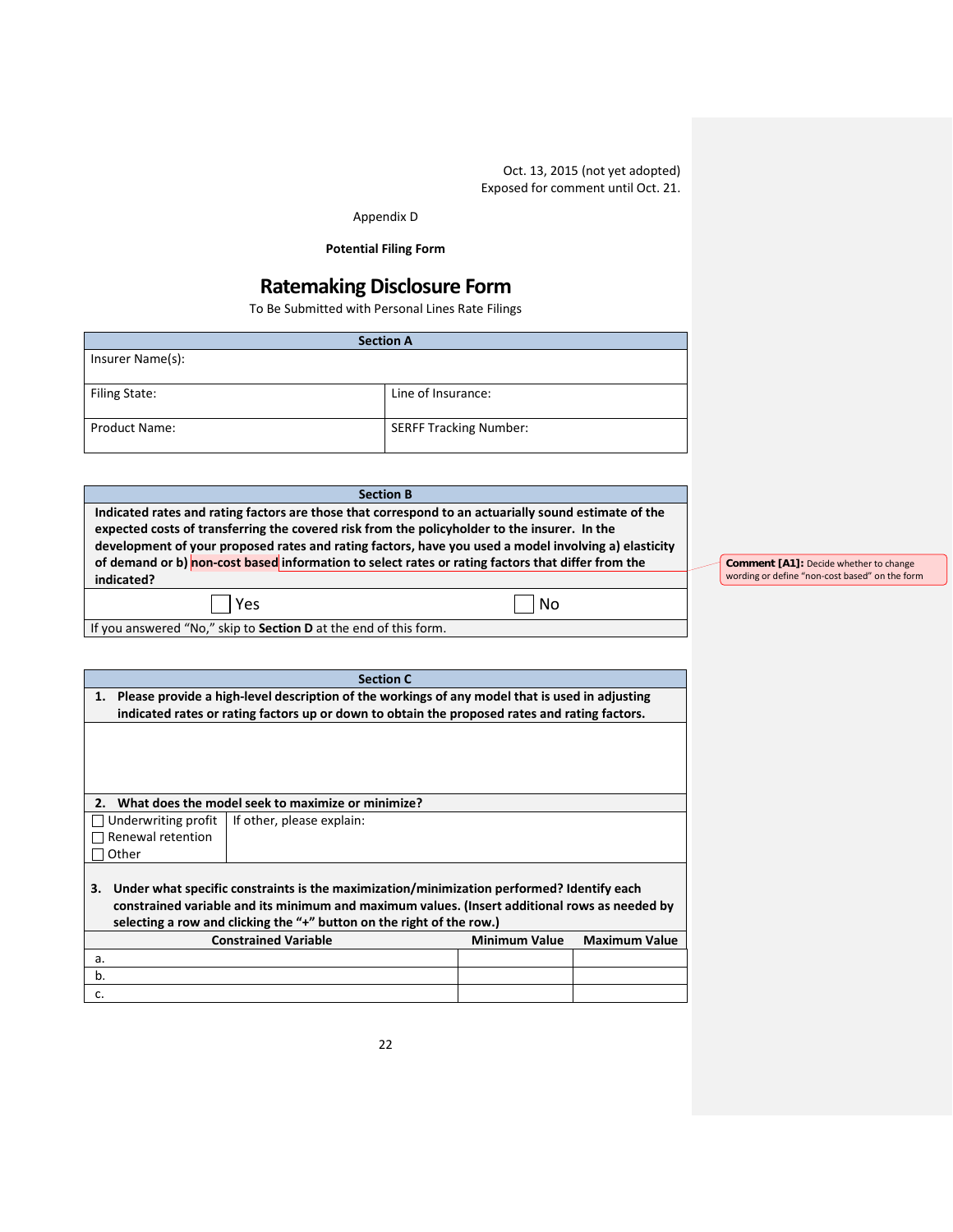**4. What internal variables are used as inputs to the model? Internal means customer-provided or deduced from customer-provided information. Which of these are used in your rating plan, and which are not? (Insert additional rows as needed by selecting a row and clicking the "+" button on the right of the row.)**

|                          | <b>Used in Rating</b><br>Plan? |    |
|--------------------------|--------------------------------|----|
| <b>Internal Variable</b> | Yes                            | No |
| a.                       |                                |    |
| b.                       |                                |    |
| c.                       |                                |    |
| d                        |                                |    |
| e.                       |                                |    |

**5. What external variables are used as inputs to the model? (External means all other information not defined as internal.) Please identify the owner or vendor of the data (e.g. Department of Motor Vehicles). Which of these are used in your rating plan, and which are not? Which variables are subject to the requirements of the federal Fair Credit Reporting Act? (Insert additional rows as needed by selecting a row and clicking the "+" button on the right of the row.)** 

|                          | Name of Data           |     | <b>Used in Rating</b><br>Plan? | Act? | Subject to<br><b>Requirements of</b><br><b>Federal Fair</b><br><b>Credit Reporting</b> |
|--------------------------|------------------------|-----|--------------------------------|------|----------------------------------------------------------------------------------------|
| <b>External Variable</b> | <b>Owner or Vendor</b> | Yes | No                             | Yes  | No                                                                                     |
| a.                       |                        | Г   | П                              | Τ    | Г                                                                                      |
| b.                       |                        |     |                                |      |                                                                                        |
| c.                       |                        |     |                                |      |                                                                                        |
| d.                       |                        |     |                                |      |                                                                                        |
| e.                       |                        |     |                                |      |                                                                                        |
| f.                       |                        | Τ   |                                |      |                                                                                        |
| g.                       |                        |     |                                |      |                                                                                        |
| h.                       |                        |     |                                |      |                                                                                        |
| ۱.                       |                        |     |                                |      |                                                                                        |
| ı٠                       |                        |     |                                |      |                                                                                        |

**6. How were the internal and external input variables for your model selected? Please explain the process used to determine these input variables.** 

**7. For each external variable, explain how you ensure that the data are complete and accurate.**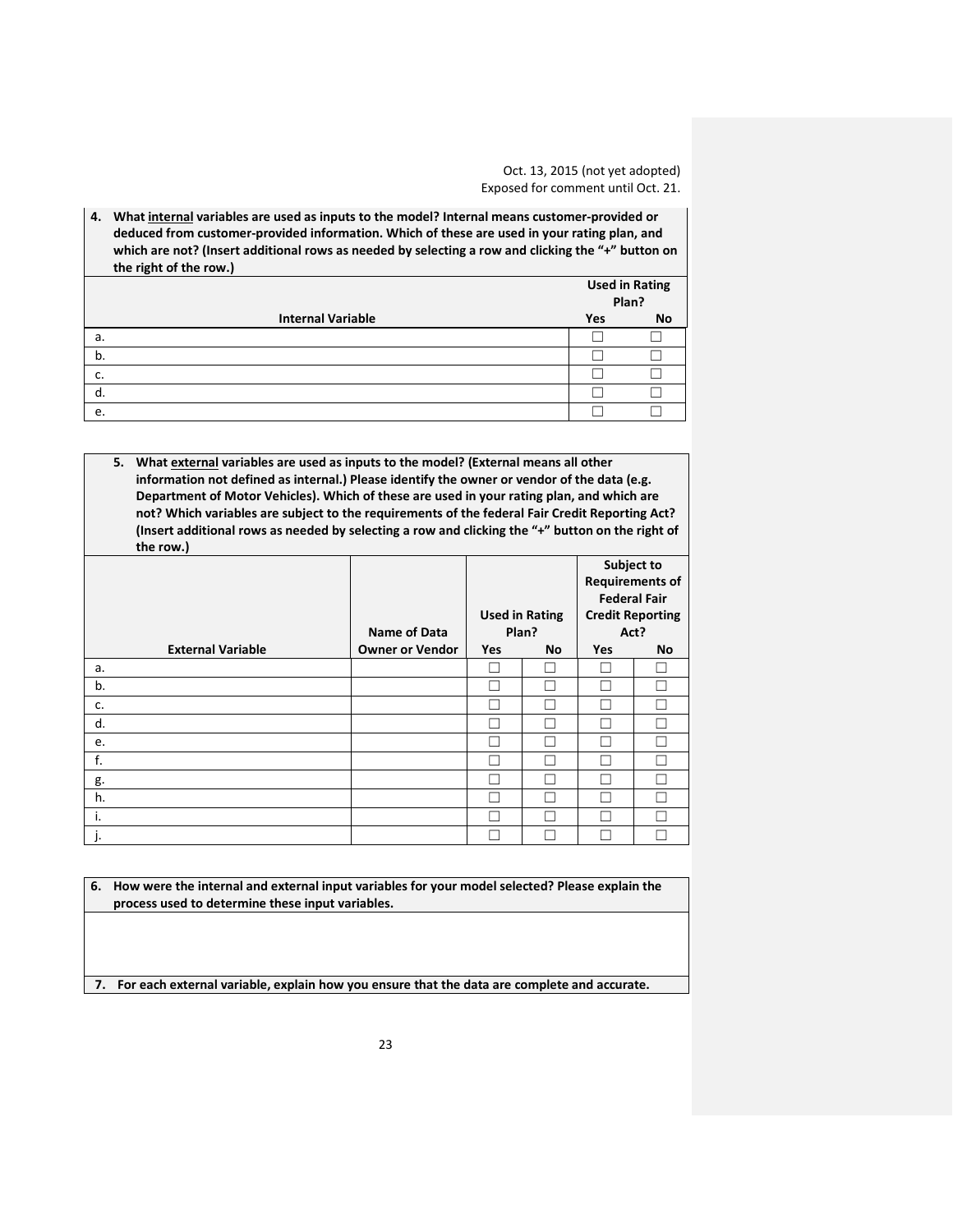| For each external variable, describe the framework, if any, which provides consumers a means of<br>8.<br>correcting errors in the data pertaining to them.                                                               |
|--------------------------------------------------------------------------------------------------------------------------------------------------------------------------------------------------------------------------|
|                                                                                                                                                                                                                          |
| What level of granularity is your model output (e.g. the rating plan level, individual rating factors,<br>9.<br>or some other level such as household or demographic segment that is different than the rating<br>plan)? |
|                                                                                                                                                                                                                          |
| 10. Where in your filing would we find a comparison between indicated rates or rating factors and<br>model outputs? Please enter the name of the document, exhibit, or page number.                                      |
|                                                                                                                                                                                                                          |
| 11. If you have any additional comments regarding your model or procedure that may be helpful for<br>the rate filing reviewer, please enter them below.                                                                  |
|                                                                                                                                                                                                                          |

 $\overline{\phantom{a}}$ 

| <b>Section D</b>                                                                                       |                               |  |
|--------------------------------------------------------------------------------------------------------|-------------------------------|--|
| This form must be certified by a qualified actuary or an officer of the company. By entering your name |                               |  |
| below, you attest to the accuracy and completeness of the information on this form.                    |                               |  |
| Name:                                                                                                  | Date:                         |  |
|                                                                                                        |                               |  |
|                                                                                                        |                               |  |
| Qualified Actuary                                                                                      | $\Box$ Officer of the Company |  |
| <b>Professional Designations:</b>                                                                      | Title:                        |  |
|                                                                                                        |                               |  |
| Employed by the Company                                                                                |                               |  |
| Employed by:                                                                                           |                               |  |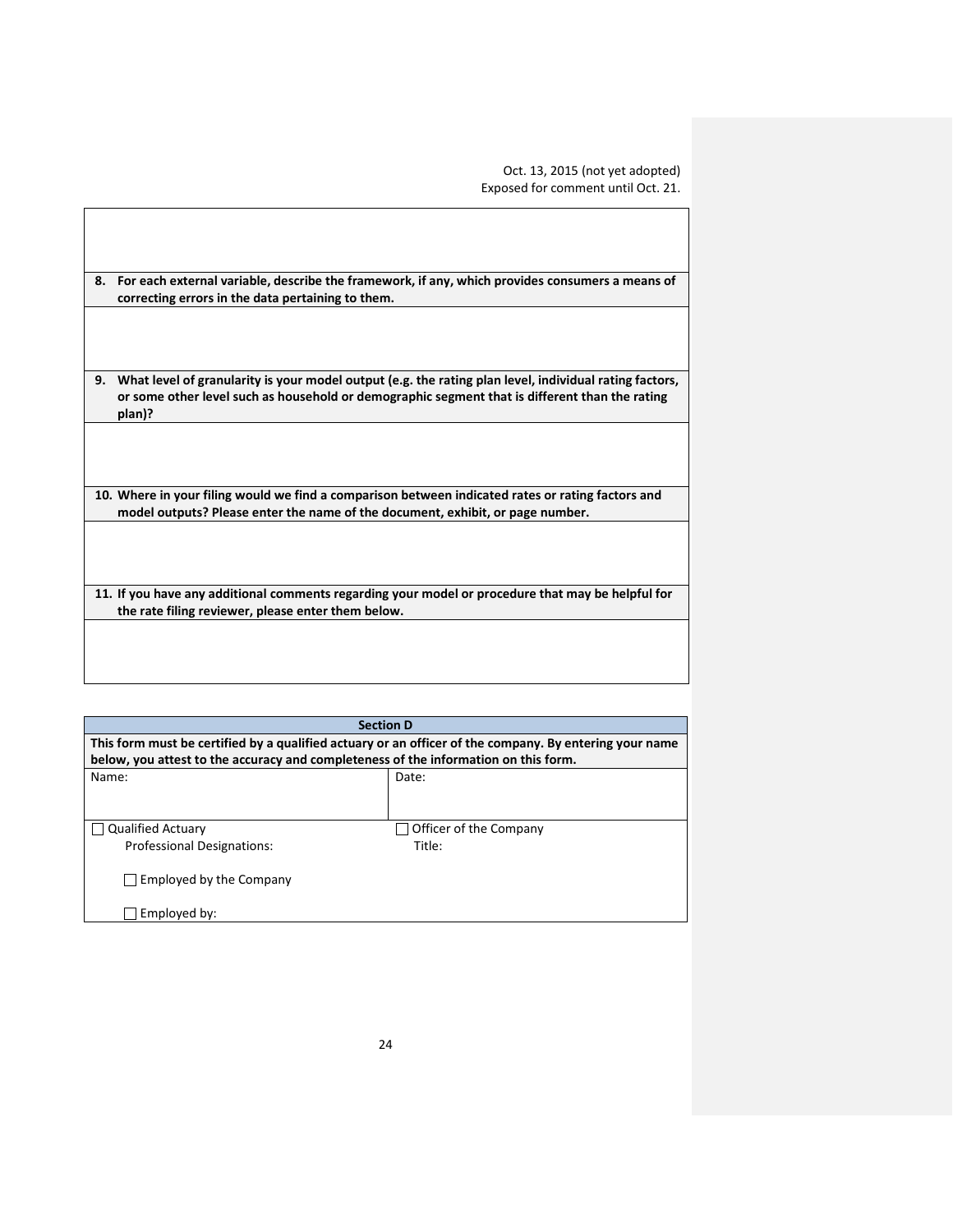#### Appendix E

## **Potential Questions for Regulators to Ask Regarding the Use of Models in Rate Filings**

With increased disclosure required in rate filings, the Task Force offers some potential questions a regulator could ask regarding the use of models in rate proposals. Regulators should evaluate the particular filing and associated costs to insurers to determine the extent of questioning needed. Regulators should also consider the potential proprietary nature of modeling information and grant confidentiality as appropriate.

A list of questions may include, but not be limited by, the following:

- 1) In detail, what are the workings of any model that is used or considered in adjusting indicated rates or rating factors up or down to obtain the proposed rates and rating factors.
	- a. What attributes are predicted by the model and how are these attributes evaluated?
- 2) What is the level of the model output (e.g. the class plan level, individual rating factors, or some other level such as household or demographic segment that is different than the rating plan)?
- 3) What is the purpose of the model?
- 4) If the model(s) is used as part of an optimization routine, what are the targeted objectives? (e.g. renewal retention, increase new business, maximize profits, etc.)?
- 5) Are there limits (or constraints) for the selected rating plan factors? If so, how do the selected factors relate to the indications?
- 6) How were the model variables (including any critical values used) selected?
- 7) What internal (customer-provided or deduced from customer-provided information) variables are used as inputs to the model?
	- a. Which of these are used in your rating plan, and which are not?
- 8) What external variables are used as inputs to the model? a. Which of these are used in your rating plan, and which are not?
- 9) What is the support for the model variables, including the predictive values and error statistics for the model variables? How do the model parameters relate to the risk? Are the parameters loss related, expense related, or related in some other way?
- 10) For each external variable, (a) who is the owner or vendor of the data, (b) how did you ensure that the data are complete and accurate, and (c) what is the legal framework, if any, which guarantees consumers a means of correcting errors in the data pertaining to them?